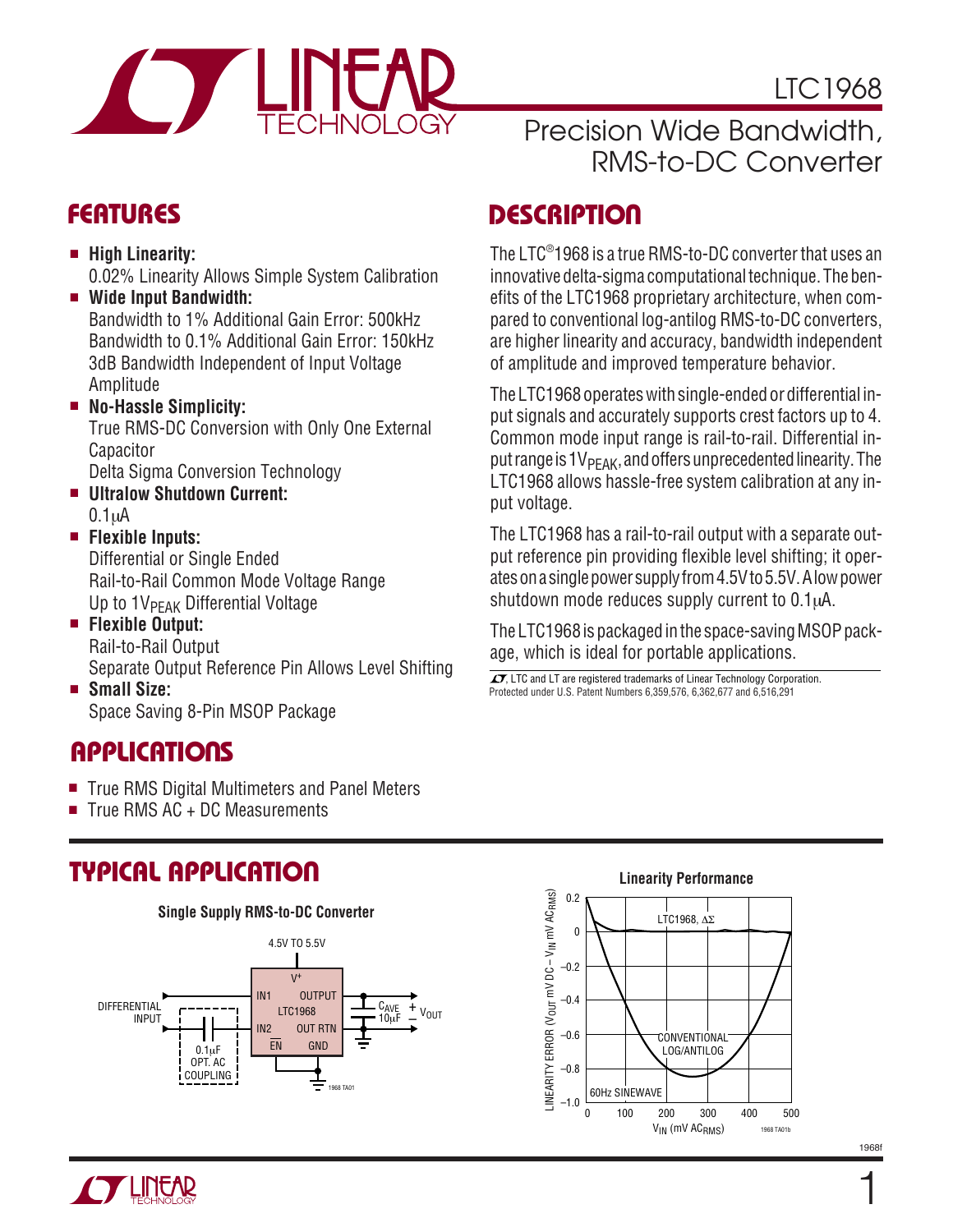#### **(Note 1)**

| Supply Voltage                             |  |
|--------------------------------------------|--|
|                                            |  |
|                                            |  |
|                                            |  |
|                                            |  |
|                                            |  |
| Operating Temperature Range (Note 4)       |  |
|                                            |  |
| Specified Temperature Range (Note 5)       |  |
|                                            |  |
|                                            |  |
|                                            |  |
| Lead Temperature (Soldering, 10 sec) 300°C |  |

### **ABSOLUTE MAXIMUM RATINGS PACKAGE/ORDER INFORMATION**



Consult LTC Marketing for parts specified with wider operating temperature ranges. The temperature grade (I or C) is indicated on the shipping container.

### **ELECTRICAL CHARACTERISTICS** The  $\bullet$  denotes specifications which apply over the full operating

temperature range, otherwise specifications are  $T_A = 25^\circ C$ . V<sup>+</sup> = 5V, V<sub>OUTRTN</sub> = 2.5V, C<sub>AVE</sub> = 10<sub>k</sub>F, V<sub>IN</sub> = 200mV<sub>RMS</sub>, V<sub>ENABLE</sub> = 0.5V **unless otherwise noted.**

| <b>SYMBOL</b>                | <b>PARAMETER</b>                             | <b>CONDITIONS</b>                                                 |           | <b>MIN</b> | <b>TYP</b>     | <b>MAX</b>          | <b>UNITS</b>                   |
|------------------------------|----------------------------------------------|-------------------------------------------------------------------|-----------|------------|----------------|---------------------|--------------------------------|
| <b>Conversion Accuracy</b>   |                                              |                                                                   |           |            |                |                     |                                |
| G <sub>ERR</sub>             | Low Frequency Gain Error                     | 50Hz to 20kHz Input (Notes 6, 7)                                  |           |            | ±0.1           | $\pm 0.3$<br>±0.4   | $\frac{0}{0}$<br>$\frac{0}{0}$ |
| $V_{OOS}$                    | Output Offset Voltage                        | (Notes 6, 7)                                                      |           |            | 0.2            | 0.75                | mV                             |
| $\Delta V_{00S}/\Delta T$    | Output Offset Voltage Drift                  | (Note 11)                                                         |           |            | $\overline{2}$ | 10                  | µV/°C                          |
| <b>LINERR</b>                | <b>Linearity Error</b>                       | 50mV to 350mV (Notes 7, 8)                                        |           |            | ±0.02          | ±0.15               | $\frac{0}{0}$                  |
| <b>PSRRG</b>                 | Power Supply Rejection                       | (Note 9)                                                          |           |            | ±0.02          | $\pm 0.20$<br>±0.25 | $\%$ /V<br>$\%$ /V             |
| V <sub>IOS</sub>             | Input Offset Voltage                         | (Notes 6, 7, 10)                                                  |           |            | 0.4            | 1.5                 | mV                             |
| $\Delta V_{10S}/\Delta T$    | Input Offset Voltage Drift                   | (Note 11)                                                         |           |            | $\overline{2}$ | 10 <sup>1</sup>     | $\mu V$ /°C                    |
|                              | <b>Additional Error vs Crest Factor (CF)</b> |                                                                   |           |            |                |                     |                                |
|                              | $CF = 3$                                     | 60Hz Fundamental, 200mV <sub>RMS</sub>                            | $\bullet$ |            | 0.2            |                     | mV                             |
|                              | $CF = 5$                                     | 60Hz Fundamental, 200mV <sub>RMS</sub>                            |           |            | 5              |                     | mV                             |
| <b>Input Characteristics</b> |                                              |                                                                   |           |            |                |                     |                                |
| <b>VIMAX</b>                 | Maximum Peak Input Swing                     | Accuracy = $1\%$ (Note 14)                                        |           | 1          | 1.05           |                     | $\vee$                         |
| $I_{VR}$                     | Input Voltage Range                          |                                                                   |           | $\Omega$   |                | $V^+$               | V                              |
| $Z_{IN}$                     | Input Impedance                              | Average, Differential (Note 12)<br>Average, Common Mode (Note 12) |           |            | 1.2<br>100     |                     | $\sf M\Omega$<br>$M\Omega$     |
| <b>CMRRI</b>                 | Input Common Mode Rejection                  | (Note 13)                                                         |           |            | 50             | 400                 | μV/V                           |
| VIMIN                        | Minimum RMS Input                            |                                                                   |           |            |                | 5                   | mV                             |
| <b>PSRRI</b>                 | Power Supply Rejection                       | (Note 9)                                                          |           |            | 250            | 700                 | μV/V                           |

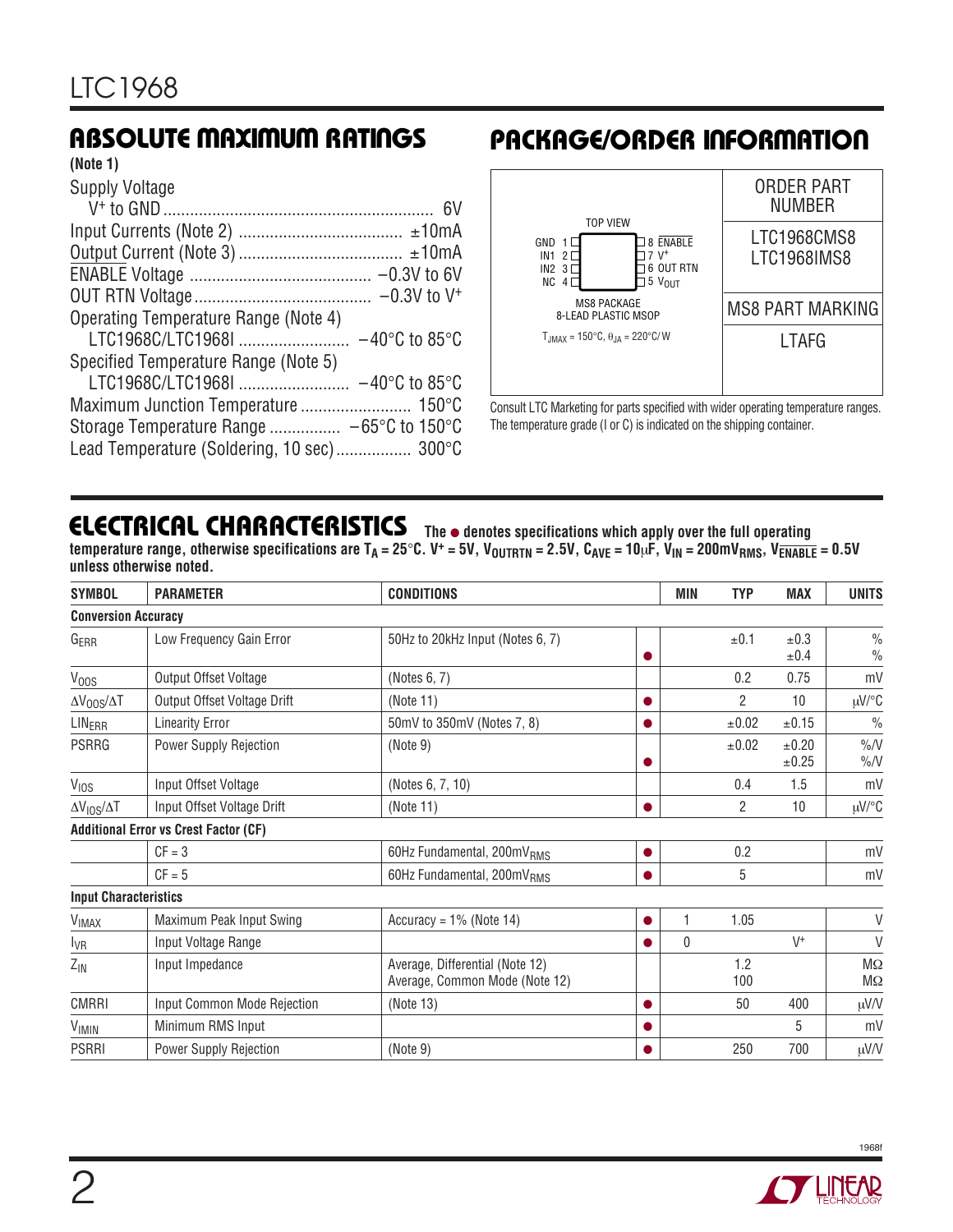### **ELECTRICAL CHARACTERISTICS** The  $\bullet$  denotes specifications which apply over the full operating

temperature range, otherwise specifications are  $T_A = 25^\circ C$ .  $V^+ = 5V$ ,  $V_{\text{OUTRTN}} = 2.5V$ ,  $C_{\text{AVE}} = 10 \mu F$ ,  $V_{\text{IN}} = 200 \text{mV}_{\text{RMS}}$ ,  $V_{\overline{\text{ENABLE}}} = 0.5V$ **unless otherwise noted.**

| <b>SYMBOL</b>                 | <b>PARAMETER</b>                    | <b>CONDITIONS</b>                                       |           | MIN         | <b>TYP</b> | <b>MAX</b> | <b>UNITS</b>       |
|-------------------------------|-------------------------------------|---------------------------------------------------------|-----------|-------------|------------|------------|--------------------|
| <b>Output Characteristics</b> |                                     |                                                         |           |             |            |            |                    |
| 0VR                           | Output Voltage Range                |                                                         | $\bullet$ | $\mathbf 0$ |            | $V^+$      | V                  |
| $Z_{OUT}$                     | Output Impedance                    | (Note 12)                                               |           | 10          | 12.5       | 16         | $\mathsf{k}\Omega$ |
| <b>CMRRO</b>                  | <b>Output Common Mode Rejection</b> | (Note 13)                                               |           |             | 50         | 250        | μV/V               |
| <b>V<sub>OMAX</sub></b>       | Maximum Differential Output Swing   | Accuracy = $1\%$ , DC Input (Note 14)                   |           | 1.0<br>0.9  | 1.05       |            | $\vee$<br>$\vee$   |
| PSRR0                         | Power Supply Rejection              | (Note 9)                                                |           |             | 250        | 1000       | μV/V               |
| <b>Frequency Response</b>     |                                     |                                                         |           |             |            |            |                    |
| $f_{1P}$                      | 1% Additional Gain Error (Note 15)  |                                                         |           |             | 500        |            | kHz                |
| $f_{-3dB}$                    | $\pm 3$ dB Frequency (Note 15)      |                                                         |           |             | 15         |            | <b>MHz</b>         |
| <b>Power Supplies</b>         |                                     |                                                         |           |             |            |            |                    |
| $V^+$                         | <b>Supply Voltage</b>               |                                                         | $\bullet$ | 4.5         |            | 5.5        | $\vee$             |
| ls.                           | <b>Supply Current</b>               | $IN1 = 20mV$ , $IN2 = 0V$<br>$IN1 = 200mV$ , $IN2 = 0V$ |           |             | 2.3<br>2.4 | 2.7        | mA<br>mA           |
|                               | <b>Shutdown Characteristics</b>     |                                                         |           |             |            |            |                    |
| Iss                           | <b>Supply Current</b>               | $V_{ENABLE} = 4.5V$                                     | $\bullet$ |             | 0.1        | 10         | μA                 |
| IЩ                            | <b>ENABLE Pin Current High</b>      | $V_{ENABLE} = 4.5V$                                     |           | $-1$        | $-0.1$     |            | μA                 |
| 址                             | <b>ENABLE</b> Pin Current Low       | $V_{\overline{ENABLE}} = 0.5V$                          |           | $-3$        | $-0.5$     | $-0.1$     | μA                 |
| V <sub>TH</sub>               | <b>ENABLE Threshold Voltage</b>     |                                                         |           |             | 2.1        |            | $\vee$             |
| VHYS                          | <b>ENABLE Threshold Hysteresis</b>  |                                                         |           |             | 0.1        |            | $\vee$             |

**Note 1:** Absolute Maximum Ratings are those values beyond which the life of a device may be impaired.

**Note 2:** The inputs (IN1, IN2) are protected by shunt diodes to GND and V+. If the inputs are driven beyond the rails, the current should be limited to less than 10mA.

**Note 3:** The LTC1968 output  $(V_{\text{OUT}})$  is high impedance and can be overdriven, either sinking or sourcing current, to the limits stated.

**Note 4:** The LTC1968C/LTC1968I are guaranteed functional over the operating temperature range of –40°C to 85°C.

**Note 5:** The LTC1968C is guaranteed to meet specified performance from 0°C to 70°C. The LTC1968C is designed, characterized and expected to meet specified performance from –40°C to 85°C but is not tested nor QA sampled at these temperatures. The LTC1968I is guaranteed to meet specified performance from –40°C to 85°C.

**Note 6:** High speed automatic testing cannot be performed with  $C_{AVE}$  = 10 $\mu$ F. The LTC1968 is 100% tested with  $C_{AVE}$  = 47nF.

**Note 7:** The LTC1968 is 100% tested with DC and 10kHz input signals. Measurements with DC inputs from 50mV to 350mV are used to calculate the four parameters:  $G_{\text{ERR}}$ ,  $V_{\text{OOS}}$ ,  $V_{\text{IOS}}$  and linearity error. Correlation tests have shown that the performance limits can be guaranteed with the additional testing being performed to guarantee proper operation of all internal circuitry.

**Note 8:** The LTC1968 is inherently very linear. Unlike older log/antilog circuits, its behavior is the same with DC and AC inputs, and DC inputs are used for high speed testing.

**Note 9:** The power supply rejections of the LTC1968 are measured with DC inputs from 50mV to 350mV. The change in accuracy from  $V^+ = 4.5V$ to  $V^+$  = 5.5V is divided by 1V.

**Note 10:** Previous generation RMS-to-DC converters required nonlinear input stages as well as a nonlinear core. Some parts specify a "DC reversal error," combining the effects of input nonlinearity and input offset voltage. The LTC1968 behavior is simpler to characterize and the input offset voltage is the only significant source of "DC reversal error."

#### **Note 11:** Guaranteed by design.

**Note 12:** The LTC1968 is a switched capacitor device and the input/output impedance is an average impedance over many clock cycles. The input impedance will not necessarily lead to an attenuation of the input signal measured. Refer to the Applications Information section titled "Input Impedance" for more information.

**Note 13:** The common mode rejection ratios of the LTC1968 are measured with DC inputs from 50mV to 350mV. The input CMRR is defined as the change in  $V_{10S}$  measured with the input common mode voltage at OV and  $V^+$ , divided by  $V^+$ . The output CMRR is defined as the change in  $V_{OOS}$ measured with OUT RTN = 0V and OUT RTN =  $V^+$  – 350mV divided by  $V^+ - 350$  mV.

**Note 14:** The LTC1968 input and output voltage swings are limited by internal clipping. However, its ∆Σ topology is relatively tolerant of momentary internal clipping.

**Note 15:** The LTC1968 exploits oversampling and noise shaping to reduce the quantization noise of internal 1-bit analog-to-digital conversions. At higher input frequencies, increasingly large portions of this noise are aliased down to DC. Because the noise is shifted in frequency, it becomes a low frequency rumble and is only filtered at the expense of increasingly long settling times. The LTC1968 is inherently wideband, but the output accuracy is degraded by this aliased noise.

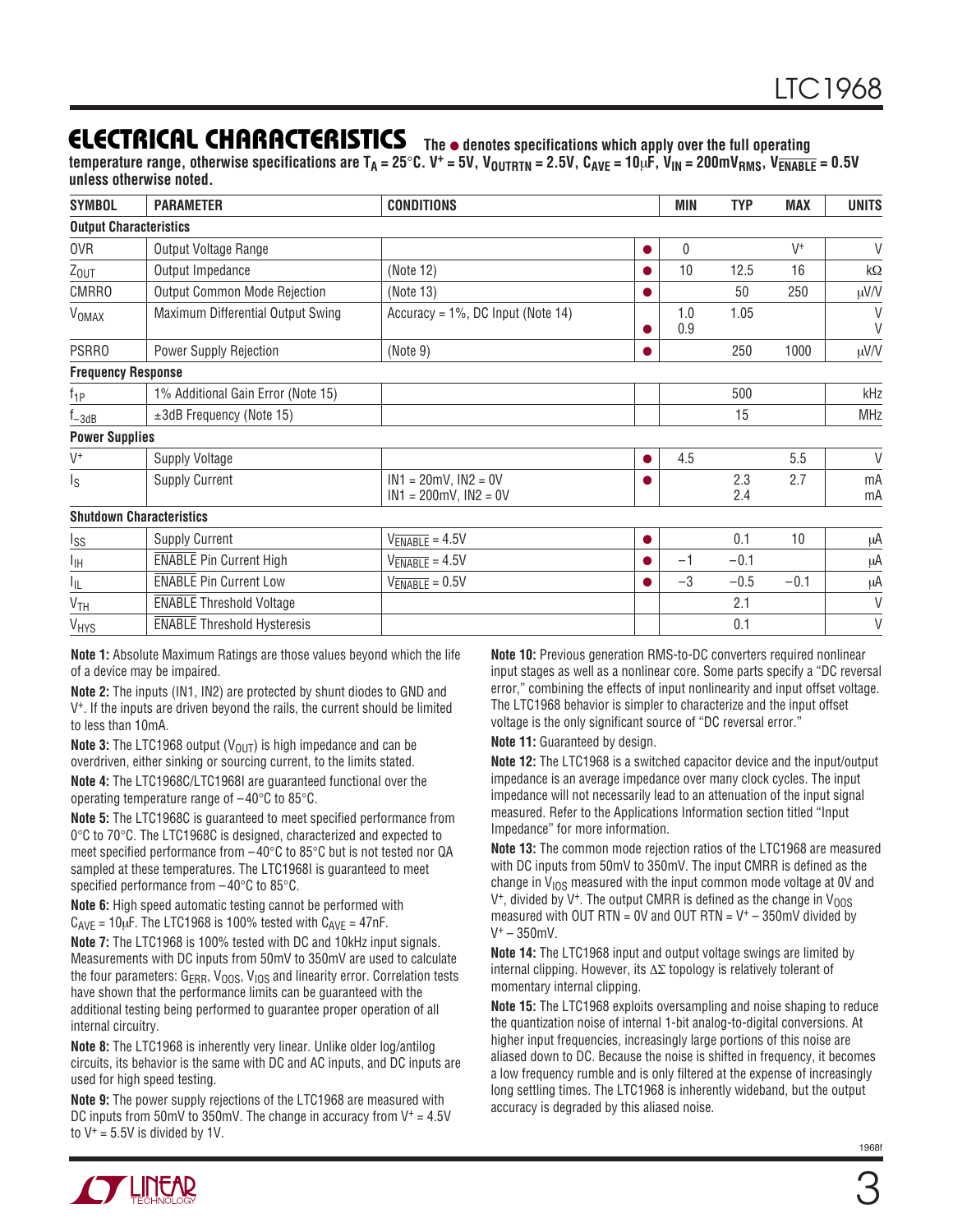## **TYPICAL PERFORMANCE CHARACTERISTICS**









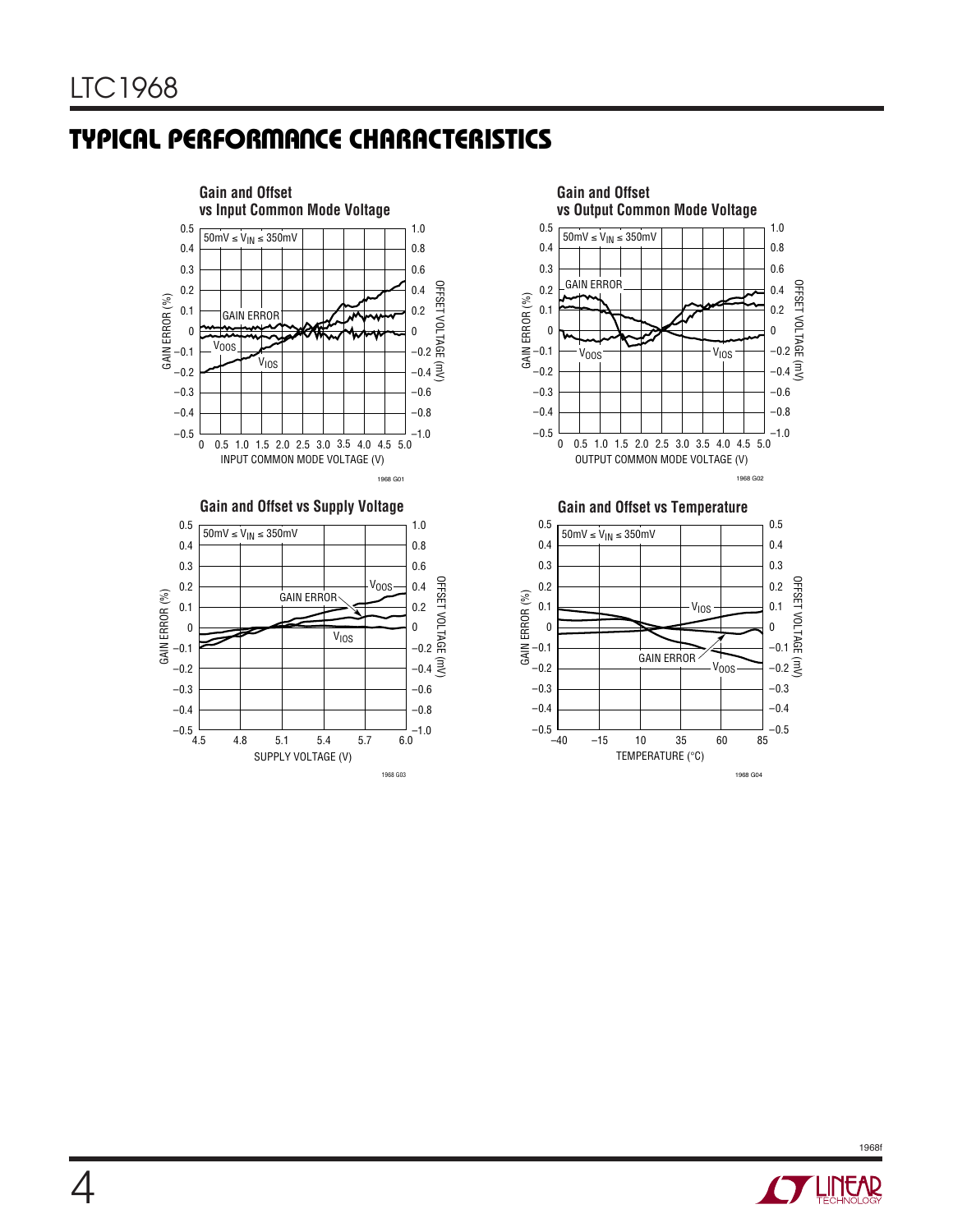### **TYPICAL PERFORMANCE CHARACTERISTICS**



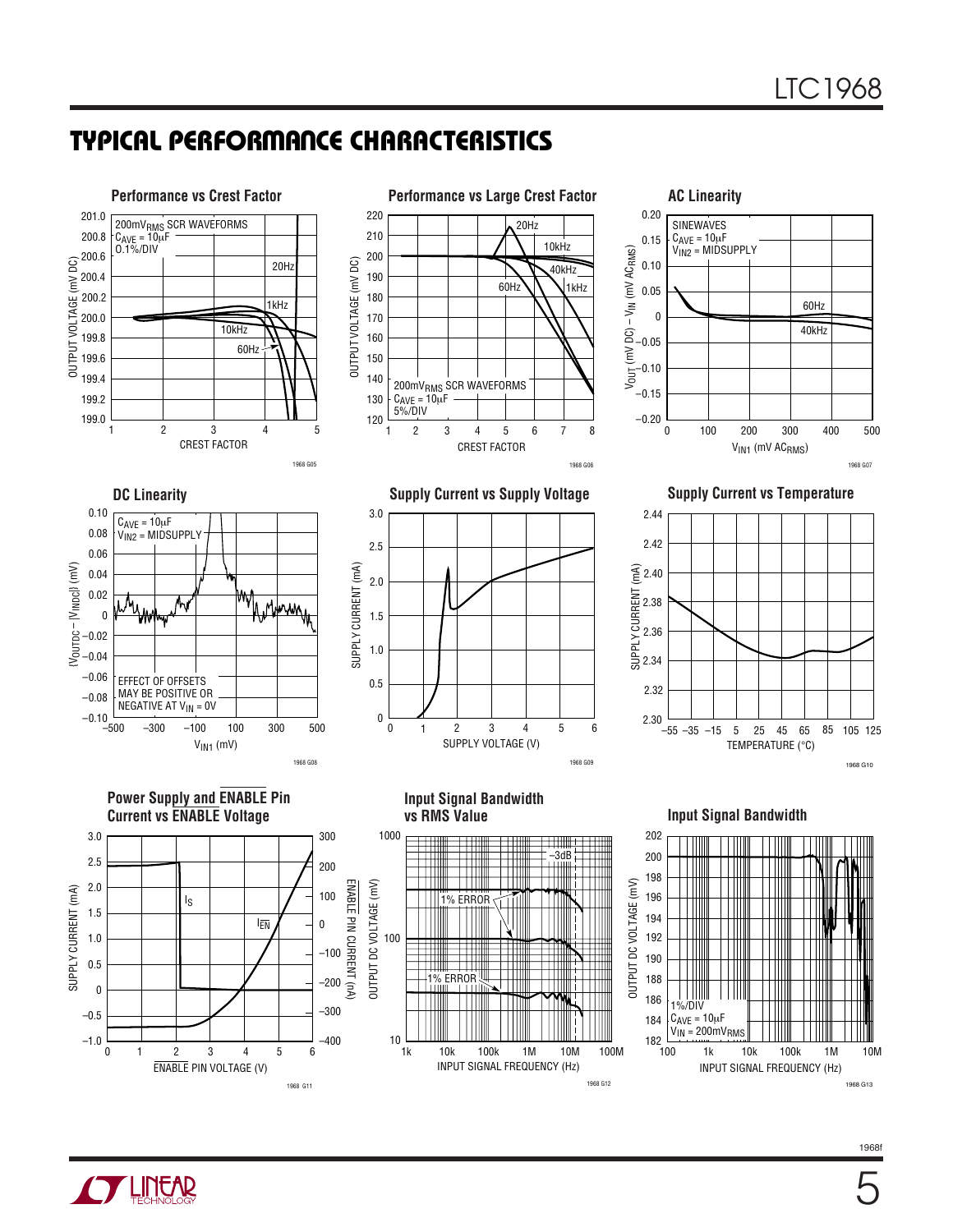## **TYPICAL PERFORMANCE CHARACTERISTICS**



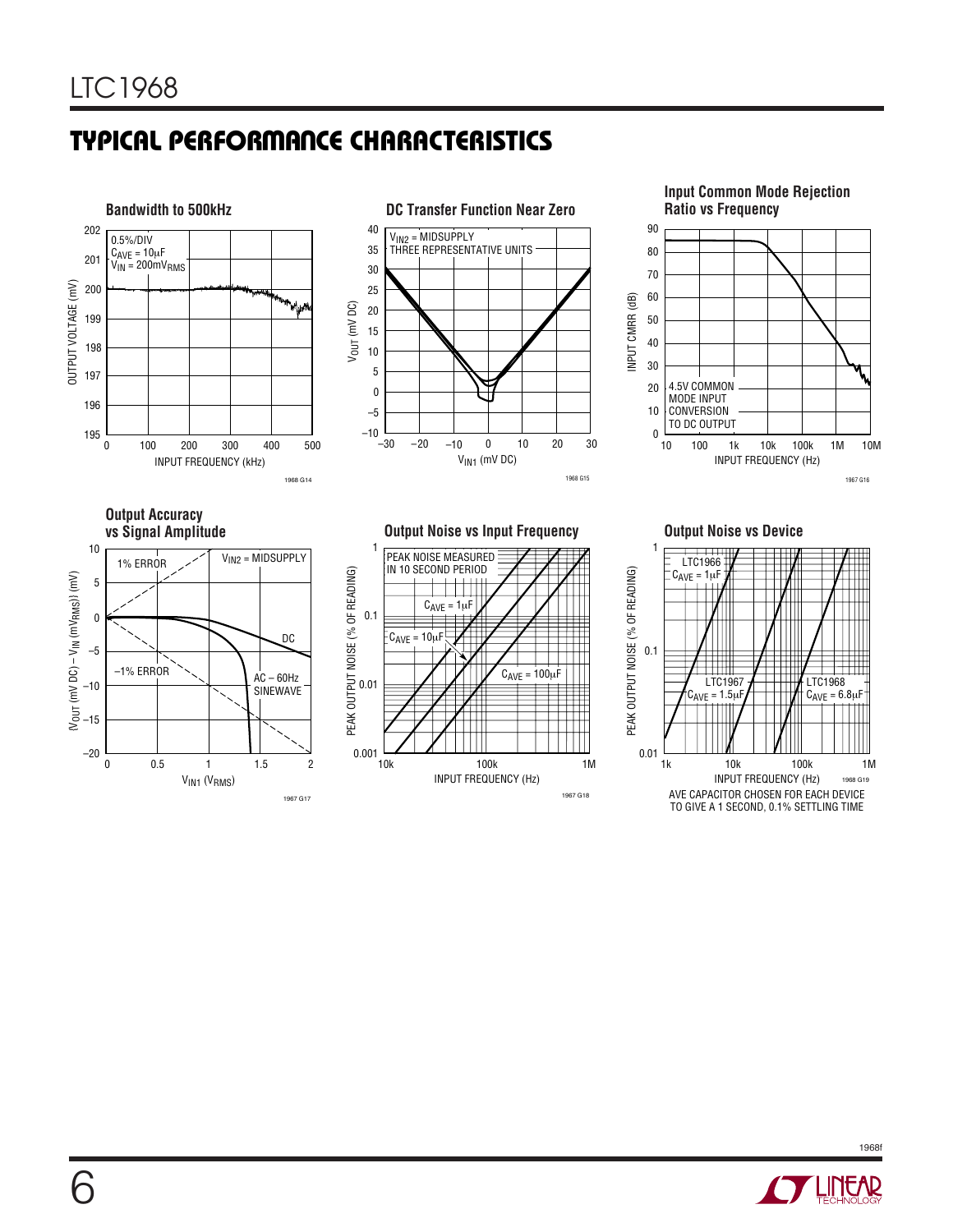### **PIN FUNCTIONS**

**GND (Pin 1):** Ground. The power return pin.

**IN1 (Pin 2):** Differential Input. DC coupled (polarity is irrelevant).

**IN2 (Pin 3):** Differential Input. DC coupled (polarity is irrelevant).

**V<sub>OUT</sub>** (Pin 5): Output Voltage. Pin 5 is high impedance. The RMS averaging is accomplished with a single shunt capacitor from Pin 5 to OUT RTN. The transfer function is given by:

$$
(V_{OUT} - OUT RTN) = \sqrt{Average [(IN2 - IN1)^{2}]}
$$

**APPLICATIONS INFORMATION** 

#### **RMS-TO-DC CONVERSION**

#### **Definition of RMS**

RMS amplitude is the consistent, fair and standard way to measure and compare dynamic signals of all shapes and sizes. Simply stated, the RMS amplitude is the heating potential of a dynamic waveform. A 1V<sub>RMS</sub> AC waveform will generate the same heat in a resistive load as will 1V DC.

Mathematically, RMS is the "Root of the Mean of the Square":

$$
V_{RMS} = \sqrt{V^2}
$$



**Figure 1**

**OUT RTN (Pin 6):** Output Return. The output voltage is created relative to this pin. The  $V_{OUT}$  and OUT RTN pins are not balanced and this pin should be tied to a low impedance, both AC and DC. Although Pin 6 is often tied to GND, it can also be tied to any arbitrary voltage:

 $GND < OUT$  RTN  $< (V^+ - Max$  Output)

**V+ (Pin 7):** Positive Voltage Supply. 4.5V to 5.5V.

**ENABLE (Pin 8):** An Active-Low Enable Input. LTC1968 is debiased if open circuited or driven to V+. For normal operation, pull to GND.

#### **Alternatives to RMS**

Other ways to quantify dynamic waveforms include peak detection and average rectification. In both cases, an average (DC) value results, but the value is only accurate at the one chosen waveform type for which it is calibrated, typically sine waves. The errors with average rectification are shown in Table 1. Peak detection is worse in all cases and is rarely used.

| Table 1. Errors with Average Rectification vs True RMS |  |  |
|--------------------------------------------------------|--|--|
|--------------------------------------------------------|--|--|

|                                           |                  | <b>AVERAGE</b><br><b>RECTIFIED</b> |                         |
|-------------------------------------------|------------------|------------------------------------|-------------------------|
| <b>WAVEFORM</b>                           | V <sub>RMS</sub> | (V)                                | <b>ERROR*</b>           |
| Square Wave                               | 1.000            | 1.000                              | 11%                     |
| Sine Wave                                 | 1.000            | 0.900                              | *Calibrate for 0% Error |
| <b>Triangle Wave</b>                      | 1.000            | 0.866                              | $-3.8%$                 |
| SCR at 1/2 Power,<br>$\Theta = 90^\circ$  | 1.000            | 0.637                              | $-29.3%$                |
| SCR at 1/4 Power,<br>$\Theta = 114^\circ$ | 1.000            | 0.536                              | $-40.4%$                |

The last two entries of Table 1 are chopped sine waves as is commonly created with thyristors such as SCRs and Triacs. Figure 2a shows a typical circuit and Figure 2b shows the resulting load voltage, switch voltage and load



7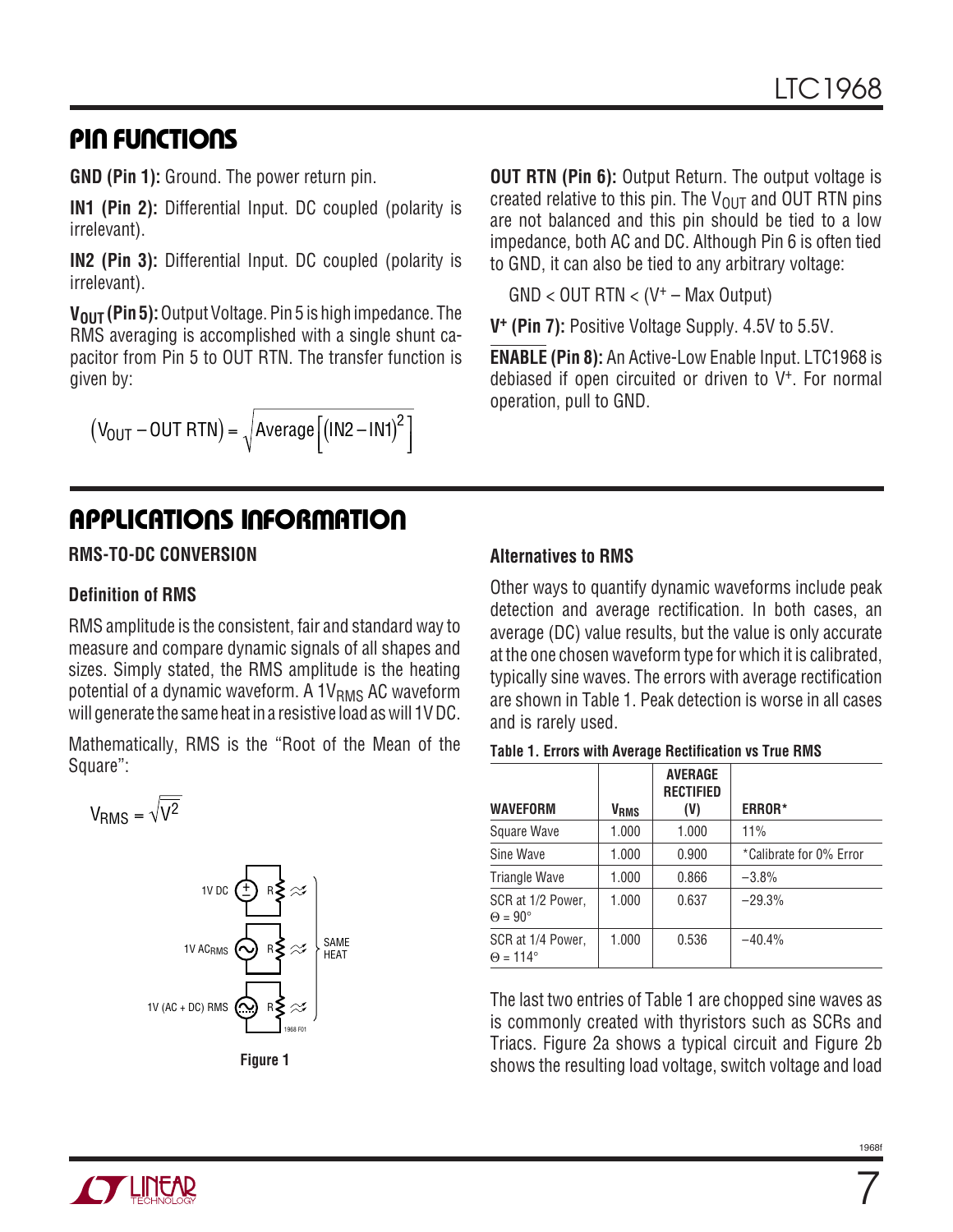# **APPLICATIO S I FOR ATIO W U U U**

currents. The power delivered to the load depends on the firing angle, as well as any parasitic losses such as switch "ON" voltage drop. Real circuit waveforms will also typically have significant ringing at the switching transition, dependent on exact circuit parasitics. For the purposes of this data sheet, "SCR Waveforms" refers to the ideal chopped sine wave, though the LTC1968 will do faithful RMS-to-DC conversion with real SCR waveforms as well.

The case shown is for  $\Theta = 90^\circ$ , which corresponds to 50% of available power being delivered to the load. As noted in Table 1, when  $\Theta = 114^{\circ}$ , only 25% of the available power is being delivered to the load and the power drops quickly as Θ approaches 180°.

With an average rectification scheme and the typical calibration to compensate for errors with sine waves, the RMS level of an input sine wave is properly reported; it is only with a non-sinusoidal waveform that errors occur. Because of this calibration, and the output reading in V<sub>RMS</sub>, the term True-RMS got coined to denote the use of an actual RMS-to-DC converter as opposed to a calibrated average rectifier.



**Figure 2b**

1968 F02b

### **How an RMS-to-DC Converter Works**

Monolithic RMS-to-DC converters use an implicit computation to calculate the RMS value of an input signal. The fundamental building block is an analog multiply/divide used as shown in Figure 3. Analysis of this topology is easy and starts by identifying the inputs and the output of the lowpass filter. The input to the LPF is the calculation from the multiplier/divider;  $(\mathsf{V}_{\mathsf{IN}})^2/\mathsf{V}_{\mathsf{OUT}}.$  The lowpass filter will take the average of this to create the output, mathematically:

$$
V_{OUT} = \frac{\overline{\left(\frac{(V_{IN})^2}{V_{OUT}}\right)}},
$$
  
Because  $V_{OUT}$  is DC,  

$$
\overline{\left(\frac{(V_{IN})^2}{V_{OUT}}\right)} = \frac{\overline{\left((V_{IN})^2\right)}}{V_{OUT}},
$$
so
$$
V_{OUT} = \frac{\overline{\left((V_{IN})^2\right)}}{V_{OUT}},
$$
and
$$
(V_{OUT})^2 = \overline{\left(V_{IN}\right)^2},
$$
or

$$
V_{OUT} = \sqrt{\overline{(V_{IN})^2}} = RMS(V_{IN})
$$



**Figure 3. RMS-to-DC Converter with Implicit Computation**

Unlike the prior generation RMS-to-DC converters, the LTC1968 computation does NOT use log/antilog circuits, which have all the same problems, and more, of log/ antilog multipliers/dividers, i.e., linearity is poor, the bandwidth changes with the signal amplitude and the gain drifts with temperature.

### **How the LTC1968 RMS-to-DC Converter Works**

The LTC1968 uses a completely new topology for RMS-to-DC conversion, in which a ∆Σ modulator acts as the divider, and a simple polarity switch is used as the multiplier<sup>1</sup> as shown in Figure 4.

```
1Protected by multiple patents.
```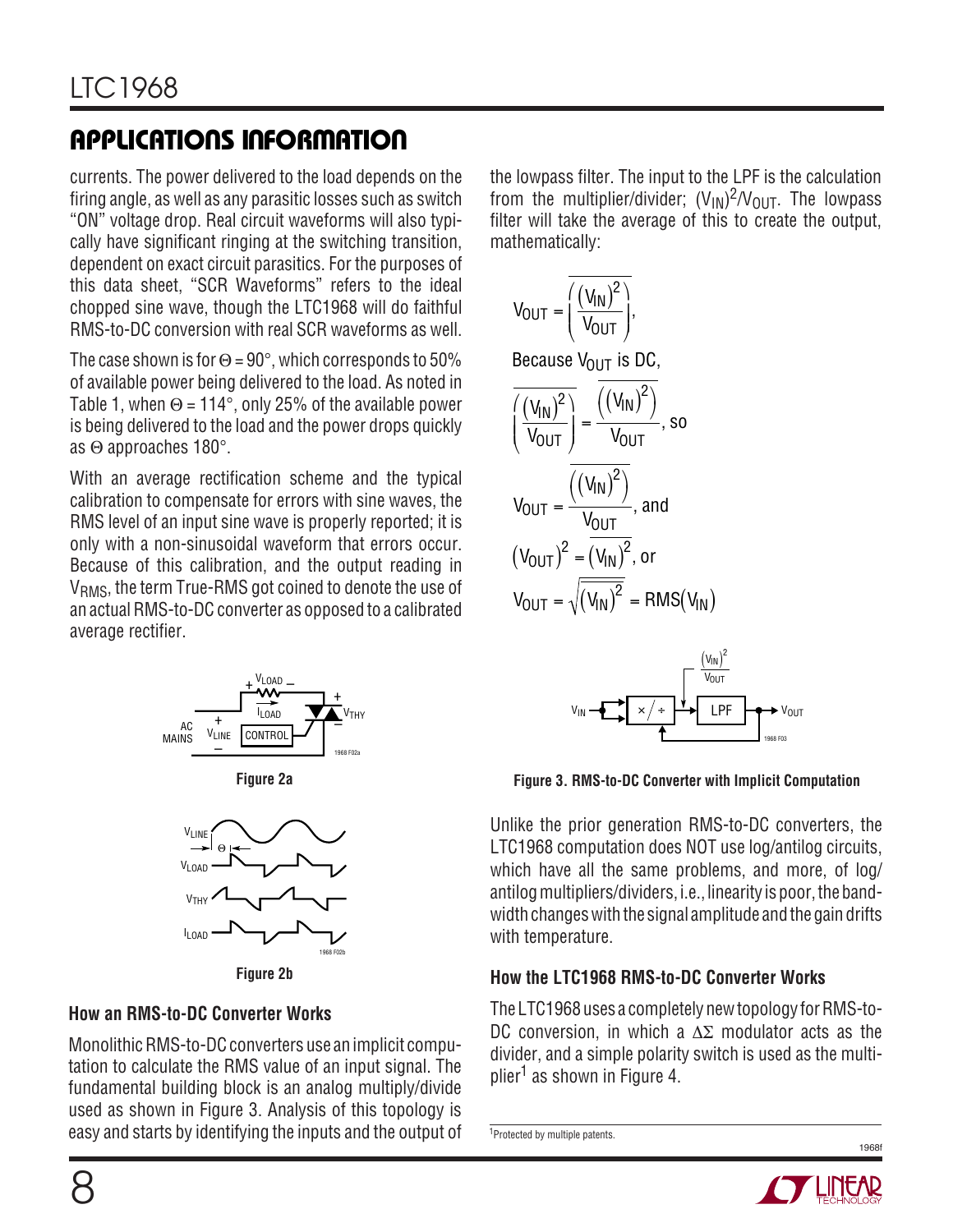

**Figure 4. Topology of LTC1968**

The ∆Σ modulator has a single-bit output whose average duty cycle (D) will be proportional to the ratio of the input signal divided by the output. The  $\Delta \Sigma$  is a 2nd order modulator with excellent linearity. The single-bit output is used to selectively buffer or invert the input signal. Again, this is a circuit with excellent linearity, because it operates at only two points:  $\pm 1$  gain; the average effective multiplication over time will be on the straight line between these two points. The combination of these two elements again creates a lowpass filter input signal equal to  $(\mathsf{V}_{\mathsf{IN}})^2/\mathsf{V}_{\mathsf{OUT}},$ which, as shown above, results in RMS-to-DC conversion.

The lowpass filter performs the averaging of the RMS function and must be a lower corner frequency than the lowest frequency of interest. For line frequency measurements, this filter is simply too large to implement on-chip, but the LTC1968 needs only one capacitor on the output to implement the lowpass filter. The user can select this capacitor depending on frequency range and settling time requirements, as will be covered in the Design Cookbook section to follow.

This topology is inherently more stable and linear than log/ antilog implementations primarily because all of the signal processing occurs in circuits with high gain op amps operating closed loop.

More detail of the LTC1968 inner workings is shown in the Simplified Schematic towards the end of this data sheet. Note that the internal scalings are such that the  $\Delta\Sigma$  output duty cycle is limited to 0% or 100% only when  $V_{IN}$  exceeds  $±4 •V$ <sup>OUT</sup>.

#### **Linearity of an RMS-to-DC Converter**

Linearity may seem like an odd property for a device that implements a function that includes two very nonlinear processes: squaring and square rooting.

However, an RMS-to-DC converter has a transfer function, RMS volts in to DC volts out, that should ideally have a 1:1 transfer function. To the extent that the input to output transfer function does not lie on a straight line, the part is nonlinear.

A more complete look at linearity uses the simple model shown in Figure 5. Here an ideal RMS core is corrupted by both input circuitry and output circuitry that have imperfect transfer functions. As noted, input offset is introduced in the input circuitry, while output offset is introduced in the output circuitry.

Any nonlinearity that occurs in the output circuity will corrupt the RMS in to DC out transfer function. A nonlinearity in the input circuitry will typically corrupt that transfer function far less simply because with an AC input, the RMS-to-DC conversion will average the nonlinearity from a whole range of input values together.

But the input nonlinearity will still cause problems in an RMS-to-DC converter because it will corrupt the accuracy as the input signal shape changes. Although an RMS-to-DC converter will convert any input waveform to a DC output, the accuracy is not necessarily as good for all waveforms as it is with sine waves. A common way to describe dynamic signal wave shapes is Crest Factor. The crest factor is the ratio of the peak value relative to the RMS value of a waveform. A signal with a crest factor of 4, for instance, has a peak that is four times its RMS value.



**Figure 5. Linearity Model of an RMS-to-DC Converter**

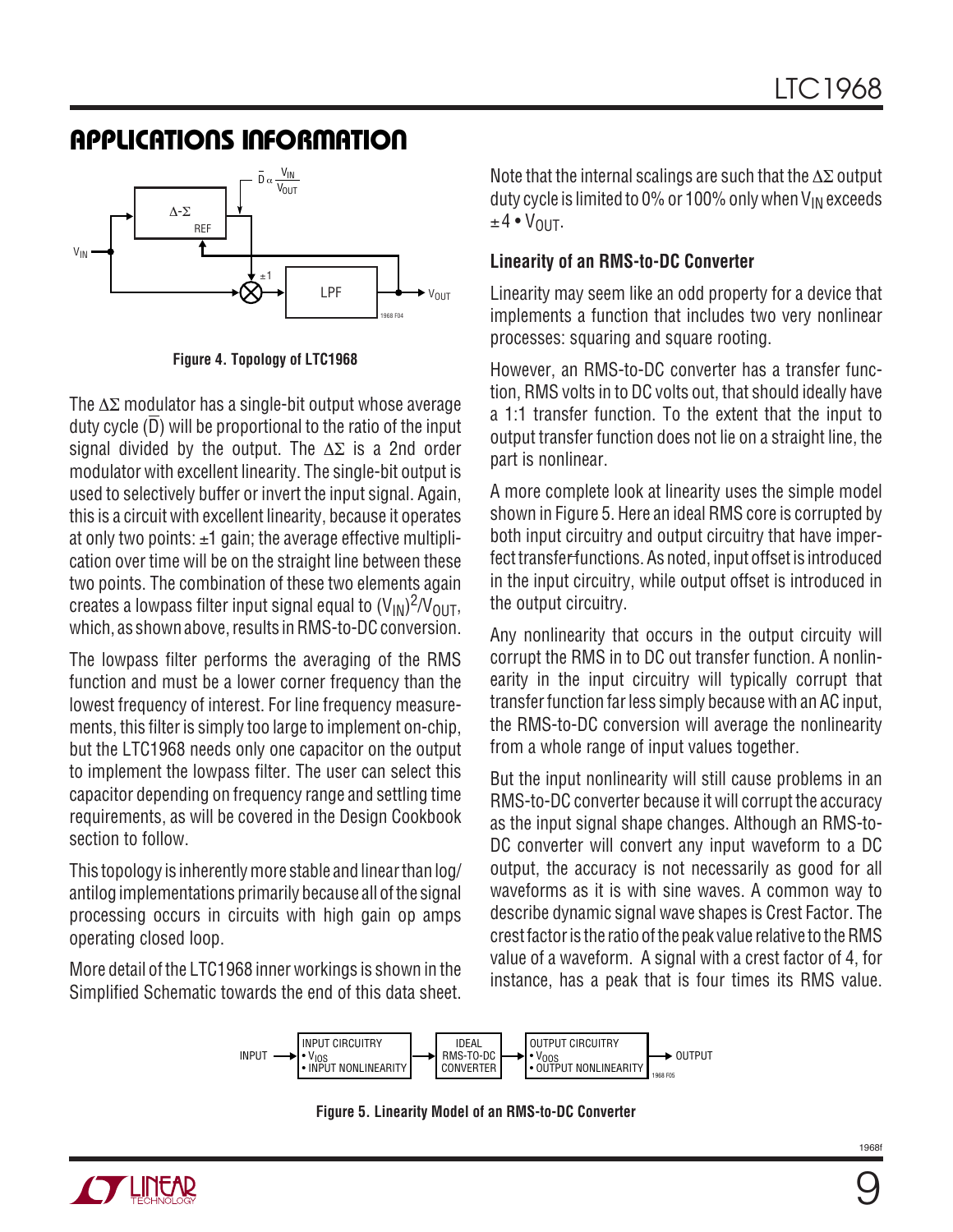Because this peak has energy (proportional to voltage squared) that is 16 times ( $4<sup>2</sup>$ ) the energy of the RMS value, the peak is necessarily present for at most 6.25% (1/16) of the time.

The LTC1968 performs very well with crest factors of 4 or less and will respond with reduced accuracy to signals with higher crest factors. The high performance with crest factors less than 4 is directly attributable to the high linearity throughout the LTC1968.

#### **DESIGN COOKBOOK**

The LTC1968 RMS-to-DC converter makes it easy to implement a rather quirky function. For many applications all that will be needed is a single capacitor for averaging, appropriate selection of the I/O connections and power supply bypassing. Of course, the LTC1968 also requires power. A wide variety of power supply configurations are shown in the Typical Applications section towards the end of this data sheet.

#### **Capacitor Value Selection**

The RMS or root-mean-squared value of a signal, the root of the mean of the square, cannot be computed without some averaging to obtain the *mean* function. The LTC1968 true RMS-to-DC converter utilizes a single capacitor on the output to do the low frequency averaging required for RMS-to-DC conversion. To give an accurate measure of a dynamic waveform, the averaging must take place over a sufficiently long interval to average, rather than track, the

lowest frequency signals of interest. For a single averaging capacitor, the accuracy at low frequencies is depicted in Figure 6.

Figure 6 depicts the so-called "DC error" that results at a given combination of input frequency and filter capacitor values<sup>2</sup>. It is appropriate for most applications, in which the output is fed to a circuit with an inherently band-limited frequency response, such as a dual slope/integrating A/D converter, a ∆Σ A/D converter or even a mechanical analog meter.

However, if the output is examined on an oscilloscope with a very low frequency input, the incomplete averaging will be seen, and this ripple will be larger than the error depicted in Figure 6. Such an output is depicted in Figure 7. The ripple is at twice the frequency of the input

<sup>2</sup>This frequency-dependent error is in additon to the static errors that affect all readings and are therefore easy to trim or calibrate out. The "Error Analyses" section to follow discusses the effect of static error terms.



**Figure 7. Output Ripple Exceeds DC Error**





10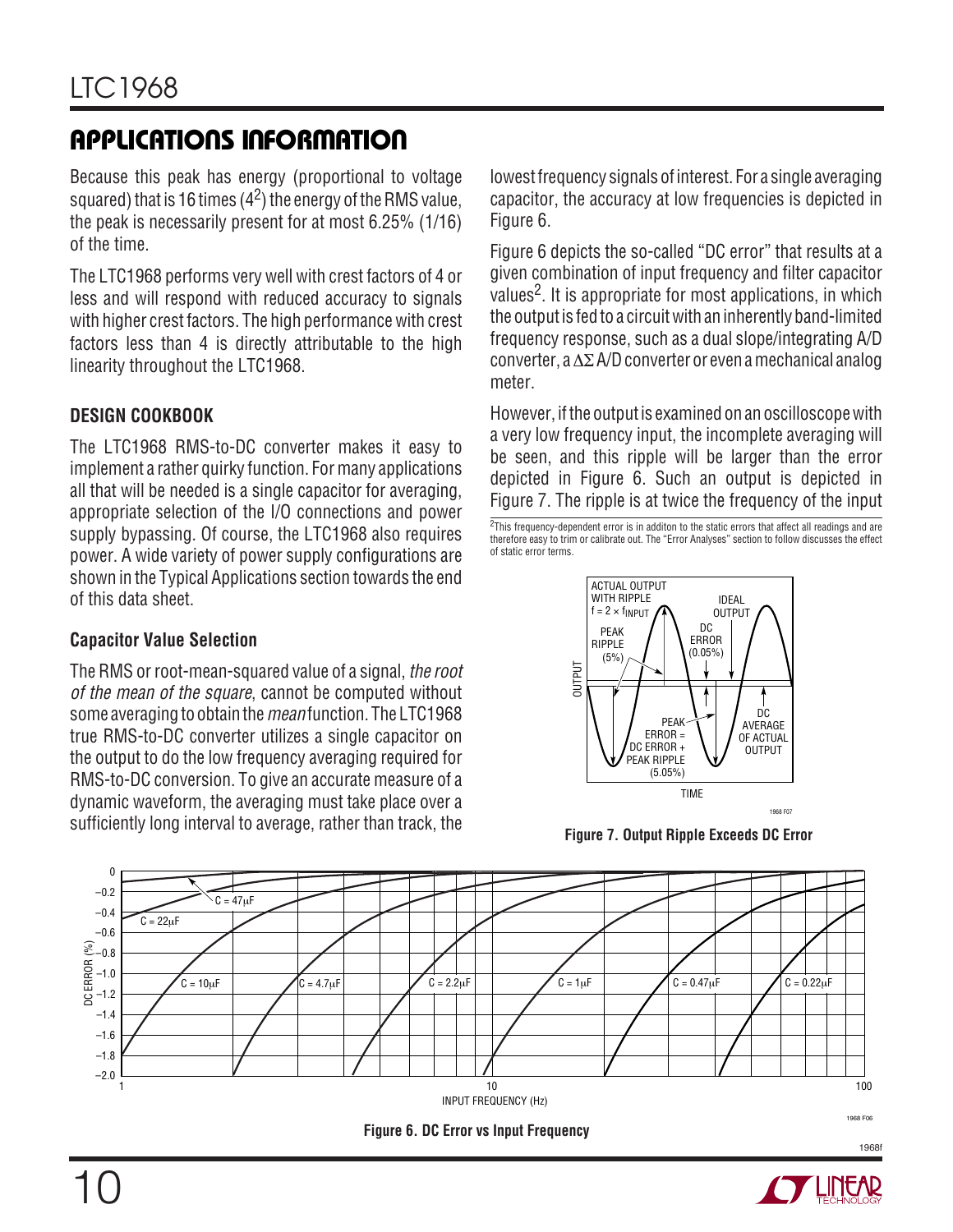

**Figure 8. Peak Error vs Input Frequency with One Cap Averaging**

because of the computation of the square of the input. The typical values shown, 5% peak ripple with 0.05% DC error, occur with  $C_{AVF} = 10\mu F$  and  $f_{INPIJT} = 6Hz$ .

If the application calls for the output of the LTC1968 to feed a sampling or Nyquist A/D converter (or other circuitry that will not average out this double frequency ripple) a larger averaging capacitor can be used. This trade-off is depicted in Figure 8. The peak ripple error can also be reduced by additional lowpass filtering after the LTC1968, but the simplest solution is to use a larger averaging capacitor.

A 10µF capacitor is a good choice for many applications. The peak error at 50Hz/60Hz will be <1% and the DC error will be <0.1% with frequencies of 10Hz or more.

Note that both Figure 6 and Figure 8 assume AC-coupled waveforms with a crest factor less than 2, such as sine waves or triangle waves. For higher crest factors and/or AC + DC waveforms, a larger  $C_{AVF}$  will generally be required. See "Crest Factor and AC + DC Waveforms."

#### **Capacitor Type Selection**

The LTC1968 can operate with many types of capacitors. The various types offer a wide array of sizes, tolerances, parasitics, package styles and costs.

Ceramic chip capacitors offer low cost and small size, but are not recommended for critical applications. The value stability over voltage and temperature is poor with many types of ceramic dielectrics. This will not cause an RMSto-DC accuracy problem except at low frequencies, where

it can aggravate the effects discussed in the previous section. If a ceramic capacitor is used, it may be necessary to use a much higher nominal value in order to assure the low frequency accuracy desired.

Another parasitic of ceramic capacitors is leakage, which is again dependent on voltage and particularly temperature. If the leakage is a constant current leak, the  $I \cdot R$  drop of the leak multiplied by the output impedance of the LTC1968 will create a constant offset of the output voltage. If the leak is Ohmic, the resistor divider formed with the LTC1968 output impedance will cause a gain error. For <0.1% gain accuracy degradation, the parallel impedance of the capacitor leakage will need to be >1000 times the LTC1968 output impedance. Accuracy at this level can be hard to achieve with a ceramic capacitor, particularly with a large value of capacitance and at high temperature.

For critical applications, a film capacitor, such as metalized polyester, will be a much better choice. Although more expensive, and larger for a given value, the value stability and low leakage make metal-film capacitors a trouble-free choice.

With any type of capacitor, the self-resonance of the capacitor can be an issue with the switched capacitor LTC1968. If the self-resonant frequency of the averaging capacitor is 1MHz or less, a second smaller capacitor should be added in parallel to reduce the impedance seen by the LTC1968 output stage at high frequencies. A capacitor 100 times smaller than the averaging capacitor will typically be small enough to be a low cost ceramic with a high quality dielectric such as X7R or NPO/COG.

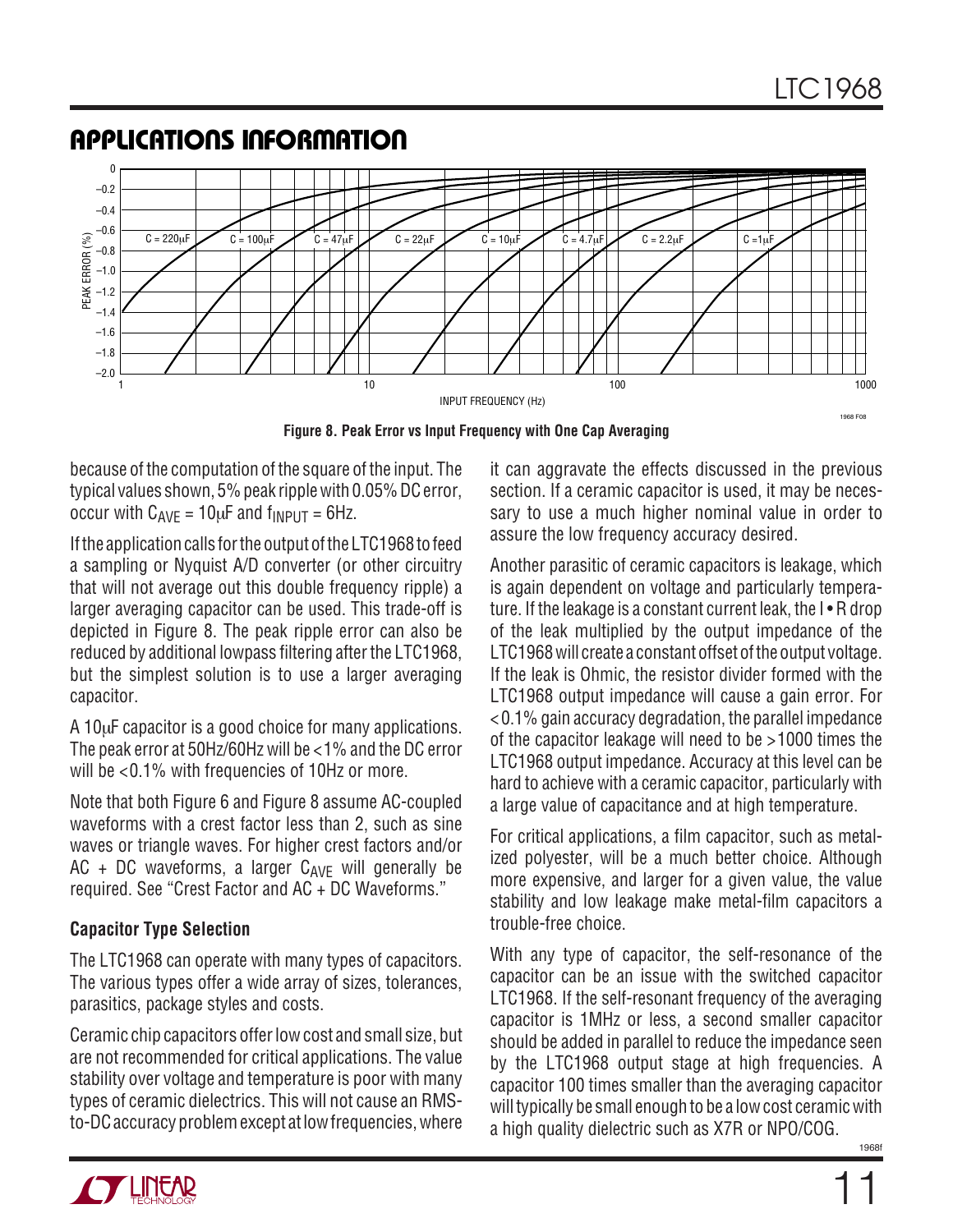#### **Input Connections**

The LTC1968 input is differential and DC coupled. The LTC1968 responds to the RMS value of the differential voltage between Pin 2 and Pin 3, including the DC portion of that difference. However, there is no DC-coupled path from the inputs to ground. Therefore, at least one of the two inputs must be connected with a DC-return path to ground.

Both inputs must be connected to something. If either input is left floating, a zero volt output will result.

For single-ended DC-coupled applications, simply connect one of the two inputs (they are interchangeable) to the signal, and the other to ground. This will work well for dual supply configurations, but for single supply configurations it will only work well for unipolar input signals. The LTC1968 input voltage range is from rail-to-rail, and when the input is driven above  $V^+$  or below GND the gain and offset errors will increase substantially after just a few hundred millivolts of overdrive. Fortunately, most single supply circuits measuring a DC-coupled RMS value will include some reference voltage other than ground, and the second LTC1968 input can be connected to that point.

For single-ended AC-coupled applications, Figure 9 shows three alternate topologies. The first one, shown in Figure 9a uses a coupling capacitor to one input while the other is grounded. This will remove the DC voltage difference from the input to the LTC1968, and it will therefore not be part of the resulting output voltage. Again, this connection will

work well with dual supply configurations, but in single supply configurations it will be necessary to raise the voltage on the grounded input to assure that the signal at the active input stays within the range of  $0V$  to  $V^+$ . If there is already a suitable voltage reference available, connect the second input to that point. If not, a midsupply voltage can be created with two resistors as shown in Figure 9b.

Finally, if the input voltage is known to be between 0V and V+, it can be AC coupled by using the configuration shown in Figure 9c. Whereas the DC return path was provided through Pin 3 in Figures 9a and 9b, in this case, the return path is provided on Pin 2, through the input signal voltages. The switched capacitor action between the two input pins of the LTC1968 will cause the voltage on the coupling capacitor connected to the second input to follow the DC average of the input voltage.

For differential input applications, connect the two inputs to the differential signal. If AC coupling is desired, one of the two inputs can be connected through a series capacitor.

In all of these connections, to choose the input coupling capacitor,  $C_{C}$ , calculate the low frequency coupling time constant desired, and divide by the LTC1968 differential input impedance. Because the LTC1968 input impedance is about 100 times its output impedance, this capacitor is typically much smaller than the output averaging capacitor. Its requirements are also much less stringent, and a ceramic chip capacitor will usually suffice.



**Figure 9. Single-Ended AC-Coupled Input Connection Alternatives**

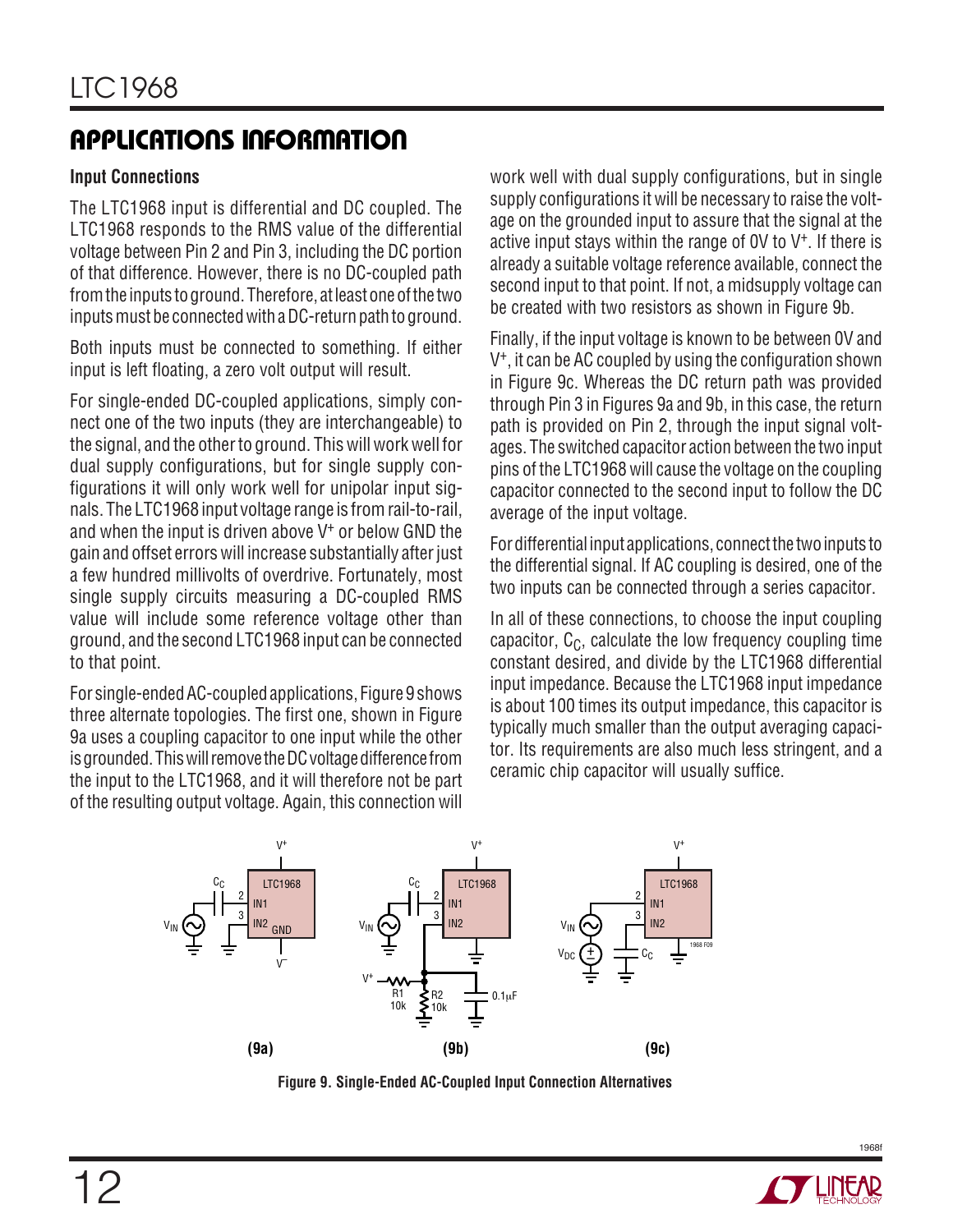#### **Output Connections**

The LTC1968 output is differentially, but not symmetrically, generated. That is to say, the RMS value that the LTC1968 computes will be generated on the output (Pin 5) relative to the output return (Pin 6), but these two pins are not interchangeable. For most applications, Pin 6 will be tied to ground (Pin 1). However, Pin 6 can be tied to any voltage between  $0V$  and  $V^+$  (Pin 7) less the maximum output voltage swing desired. This last restriction keeps  $V_{\text{OUT}}$  itself (Pin 5) within the range of OV to V<sup>+</sup>. If a reference level other than ground is used, it should be a low impedance, both AC and DC, for proper operation of the LTC1968.

In any configuration, the averaging capacitor should be connected between Pins 5 and 6. The LTC1968 RMS-DC output will be a positive voltage created at  $V_{\text{OUT}}$  (Pin 5) with respect to OUT RTN (Pin 6).

#### **Power Supply Bypassing**

The LTC1968 is a switched capacitor device, and large transient power supply currents will be drawn as the switching occurs. For reliable operation, standard power supply bypassing must be included. A  $0.01\mu$ F capacitor from V+ (Pin 7) to GND (Pin 1) located close to the device will suffice. If there is a good quality ground plane available, the capacitors can go directly to that instead. Power supply bypass capacitors can, of course, be inexpensive ceramic types.

#### **Up and Running!**

If you have followed along this far, you should have the LTC1968 up and running by now! Don't forget to enable the device by grounding Pin 8, or driving it with a logic low.

Keep in mind that the LTC1968 output impedance is fairly high, and that even the standard 10M $\Omega$  input impedance of a digital multimeter (DMM) or a  $10 \times$  scope probe will load down the output enough to degrade its typical gain error of 0.1%. In the end application circuit, either a buffer or another component with an extremely high input impedance (such as a dual slope integrating ADC) should be used.

For laboratory evaluation, it may suffice to use a bench-top DMM with the ability to disconnect the 10M $\Omega$  shunt.

If you are still having trouble, it may be helpful to skip ahead a few pages and review the Troubleshooting Guide.

#### **What About Response Time?**

With a large value averaging capacitor, the LTC1968 can easily perform RMS-to-DC conversion on low frequency signals. It compares quite favorably in this regard to priorgeneration products because nothing about the ∆Σ circuitry is temperature sensitive. So the RMS result doesn't get distorted by signal driven thermal fluctuations like a log-antilog circuit output does.

However, using large value capacitors results in a slow response time. Figure 10 shows the rising and falling step responses with a  $10\mu$ F averaging capacitor. Although they both appear at first glance to be standard exponentialdecay type settling, they are not. This is due to the nonlinear nature of an RMS-to-DC calculation. Also note the change in the time scale between the two; the rising edge is more than twice as fast to settle to a given accuracy. Again this is a necessary consequence of RMSto-DC calculation.<sup>3</sup>

Although shown with a step change between 0mV and 100mV, the same response shapes will occur with the LTC1968 for ANY step size. This is in marked contrast to prior generation log/antilog RMS-to-DC converters, whose averaging time constants are dependent on the signal level, resulting in excruciatingly long waits for the output to go to zero.

The shape of the rising and falling edges will be dependent on the total percent change in the step, but for less than the 100% changes shown in Figure 10, the responses will be less distorted and more like a standard exponential decay. For example, when the input amplitude is changed from

<sup>&</sup>lt;sup>3</sup> To convince oneself of this necessity, consider a pulse train of 50% duty cycle between 0mV and 100mV. At very low frequencies, the LTC1968 will essentially track the input. But as the input frequency is increased, the average result will converge to the RMS value of the input. If the rise and fall characteristics were symmetrical, the output would converge to 50mV. In fact though, the RMS value of a 100mV DC-coupled 50% duty cycle pulse train is 70.71mV, which the asymmetrical rise and fall characteristics will converge to as the input frequency is increased.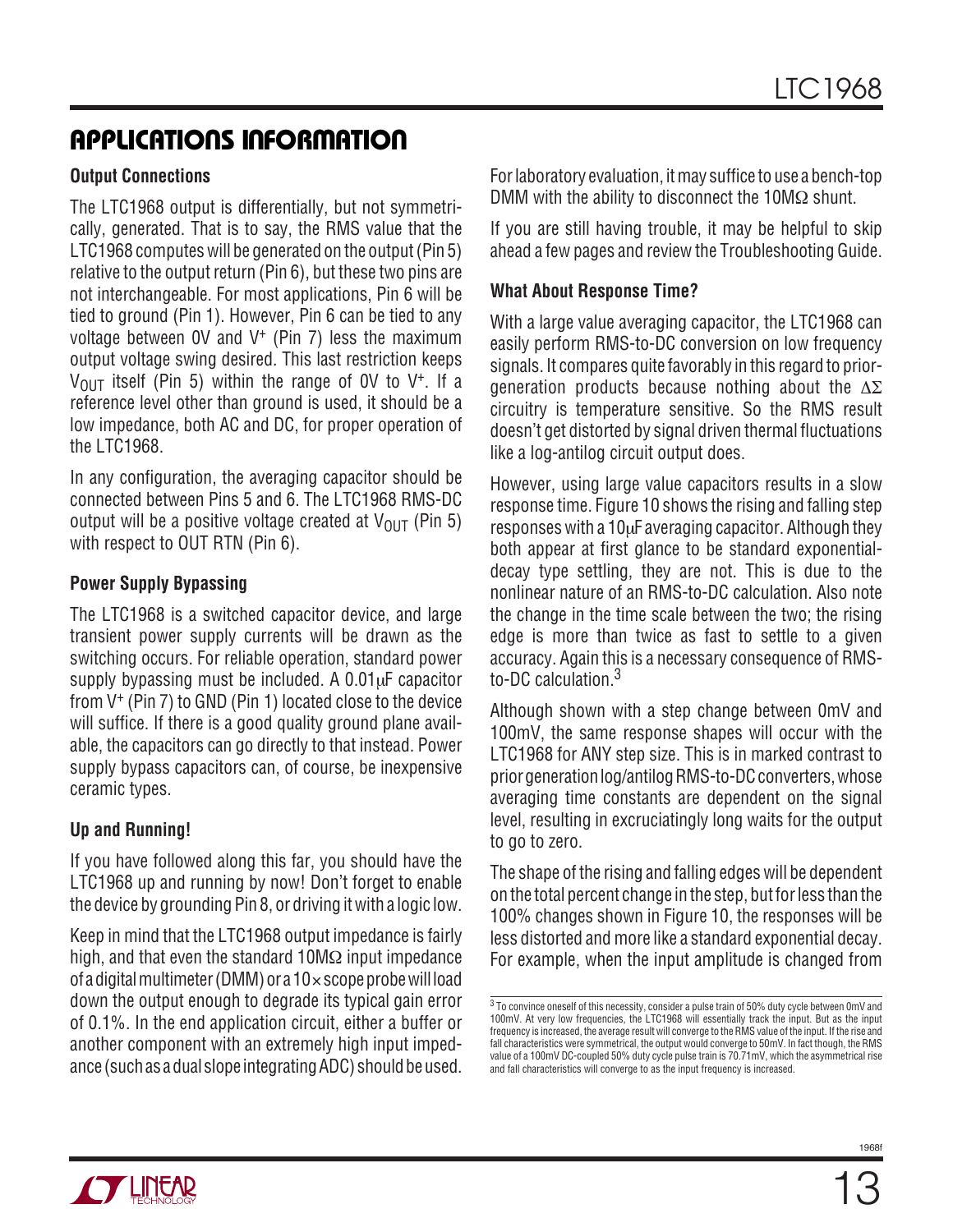100mV to 110mV  $(+10\%)$  and back  $(-10\%)$ , the step responses are essentially the same as a standard exponential rise and decay between those two levels. In such cases, the time constant of the decay will be in between that of the rising edge and falling edge cases of Figure 10. Therefore, the worst case is the falling edge response as it goes to zero, and it can be used as a design guide.

Figure 11 shows the settling accuracy vs settling time for a variety of averaging capacitor values. If the capacitor value previously selected (based on error requirements) gives an acceptable settling time, your design is done.

But with 220µF, the settling time to even 10% is a full 10 seconds, which is a long time to wait. What can be done about such a design? If the reason for choosing 220µF is to keep the DC error with a 200mHz input less than 0.1%, the answer is: not much. The settling time to 1% of 20 seconds is just 4 cycles of this extremely low frequency. Averaging very low frequency signals takes a long time.

However, if the reason for choosing 220µF is to keep the peak error with a 10Hz input less than 0.2%, there is another way to achieve that result with a much improved settling time.



**Figure 10a. LTC1968 Rising Edge with C<sub>AVE</sub> = 10**µ**F Figure 10b. LTC1968 Falling Edge with C<sub>AVE</sub> = 10**µ**F** 





**Figure 11. Settling Time vs Cap Value, One Cap Averaging**

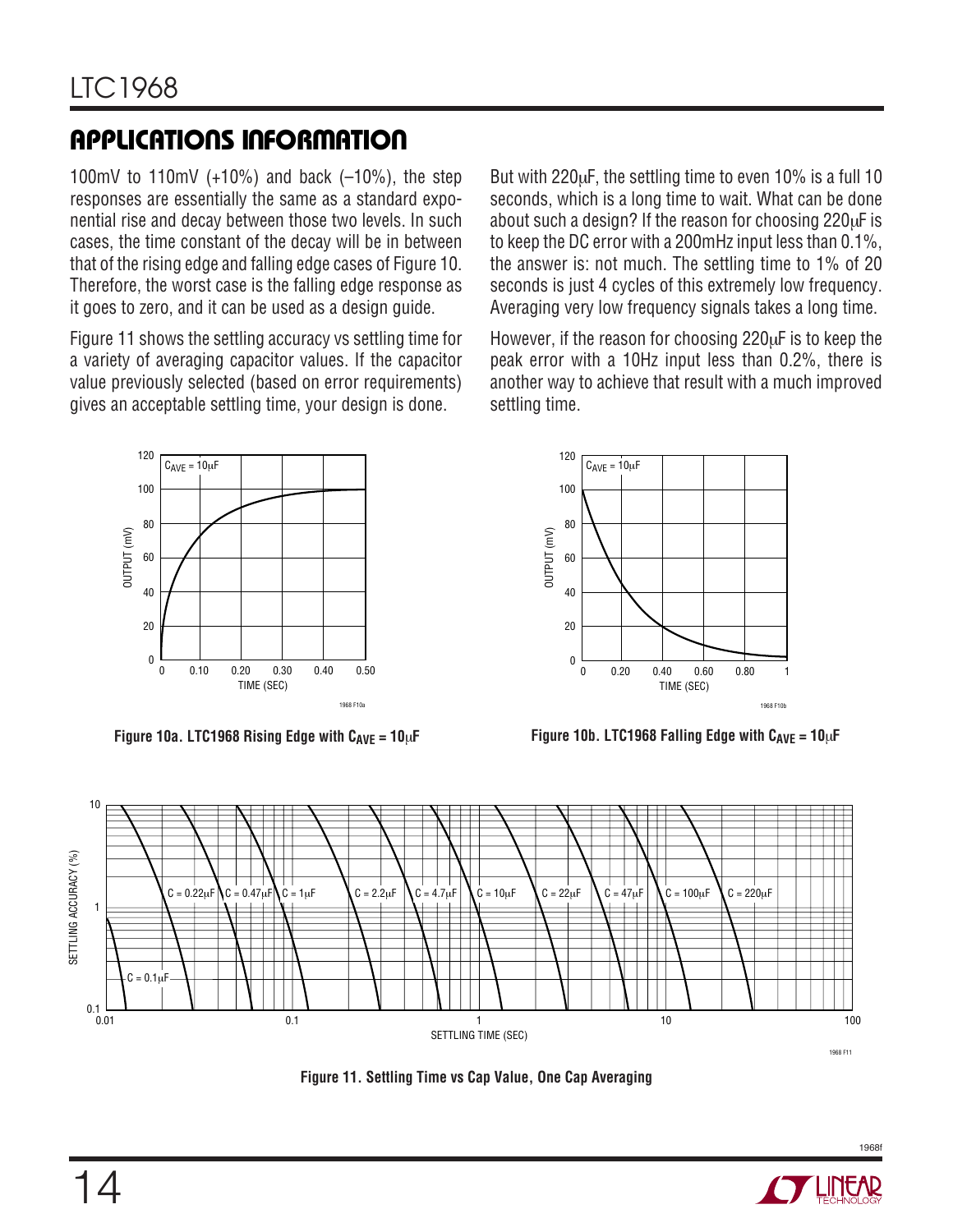#### **Reducing Ripple with a Post Filter**

The output ripple is always much larger than the DC error, so filtering out the ripple can reduce the peak error substantially, without the large settling time penalty of simply increasing the averaging capacitor.

Figure 12 shows a basic 2nd order post filter, for a net 3rd order filtering of the LTC1968 RMS calculation. It uses the 12.5kΩ output impedance of the LTC1968 as the first resistor of a 3rd order Sallen-Key active-RC filter. This topology features a buffered output, which can be desirable depending on the application. However, there are disadvantages to this topology, the first of which is that the op amp input voltage and current errors directly degrade the effective LTC1968 V<sub>OOS</sub>. The table inset in Figure 12 shows these errors for four of Linear Technology's op amps.

A second disadvantage is that the op amp output has to operate over the same range as the LTC1968 output, including ground, which in single supply applications is the negative supply. Although the LTC1968 output will function fine just millivolts from the rail, most op amp output stages (and even some input stages) will not. There are at least two ways to address this. First of all, the op amp can be operated split supply if a negative supply is available. Just the op amp would need to do so; the LTC1968 can remain single supply. A second way to address this issue is to create a signal reference voltage a half volt or so above ground. This is most attractive when the circuitry that follows has a differential input, so that the tolerance of the signal reference is not a



| <b>NP AMP</b> |  |  |  | . LT1494   LT1880   LT1077   LTC2054 |  |
|---------------|--|--|--|--------------------------------------|--|
| TC1968 Vooc   |  |  |  |                                      |  |

| LTC1968V <sub>00S</sub> | $±750 \mu V$    |              |                   |              |          |
|-------------------------|-----------------|--------------|-------------------|--------------|----------|
| Vios                    | $\pm 375 \mu V$ | ±150uV       | ±60µV             | $±3\mu V$    |          |
| $I_{B/OS}$ • R          | $±11\mu V$      | $±48\mu V$   | $±48\mu V$        | ±13µV        |          |
| <b>TOTAL OFFSET</b>     | ±1.1mV          | ±940uV       | $±858\mu V$       | $±766\mu$ V  |          |
| R <sub>R</sub> VALUE    | 43k             | <b>SHORT</b> | 43k               | <b>SHORT</b> |          |
| lso                     | 1uA             | 1.2mA        | 48 <sub>µ</sub> A | 150uA        | 1968 F12 |
|                         |                 |              |                   |              |          |

**TY LINUAR** 



Figure 13 shows an alternative 2nd order post filter, for a net 3rd order filtering of the LTC1968 RMS calculation. It also uses the 12.5kΩ output impedance of the LTC1968 as the first resistor of a 3rd order active-RC filter, but this topology filters without buffering so that the op amp DC error characteristics do not affect the output. Although the output impedance of the LTC1968 is increased from 12.5kΩ to 41.9k $\Omega$ , this is not an issue with an extremely high input impedance load, such as a dual-slope integrating ADC like the ICL7106. And it allows a generic op amp to be used, such as the SOT-23 one shown. Furthermore, it easily works on a single supply rail by tying the noninverting input of the op amp to a low noise reference as optionally shown. This reference will not change the DC voltage at the circuit output, although it does become the AC ground for the filter, thus the (relatively) low noise requirement.

#### **Step Responses with a Post Filter**

Both of the post filters, shown in Figures 12 and 13, are optimized for additional filtering with clean step responses. The 12.5kΩ output impedance of the LTC1968 working into a 10µF capacitor forms a 1st order LPF with a  $-3$ dB frequency of  $\sim$ 1.27Hz. The two filters have 10 $\mu$ F at the LTC1968 output for easy comparison with a 10µF-only case, and both have the same relative Bessellike shape. However, because of the topological differences of pole placements between the various components within the two filters, the net effective bandwidth for Figure 12 is slightly higher ( $\approx$ 1.2 $\bullet$ 1.27 $\approx$ 1.52Hz) than with 10µF alone, while the bandwidth for Figure 13 is



**Figure 12. Buffered Post Filter Figure 13. DC Accurate Post Filter**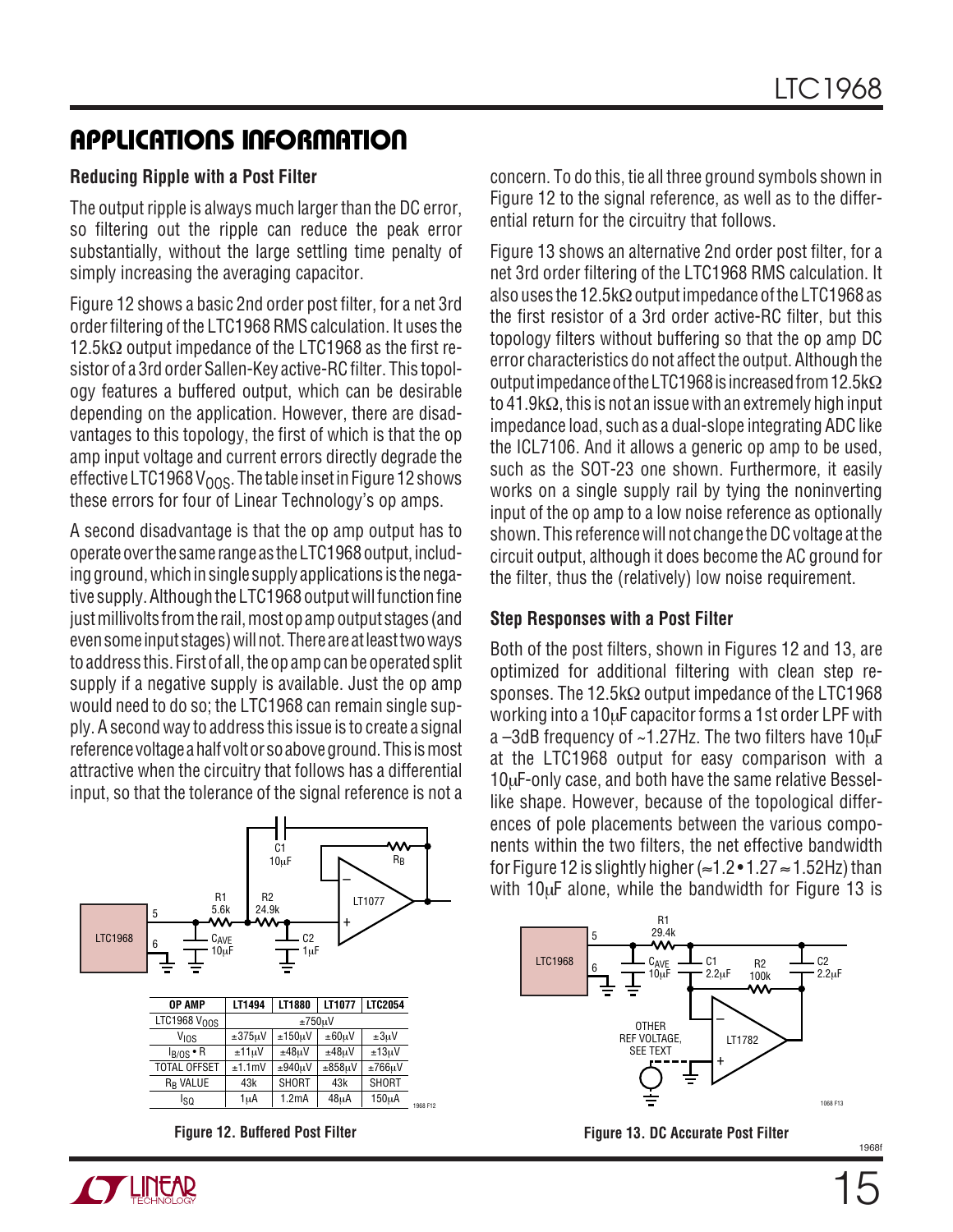somewhat lower ( $\approx$ 0.7 • 1.27  $\approx$  0.9Hz) than with 10 $\mu$ F alone. To adjust the bandwidth of either of them, simply scale all the capacitors by a common multiple, and leave the resistors unchanged.

The step responses of the LTC1968 with  $10\mu$ F-only and with the two post filters are shown in Figure 14. This is the rising edge RMS output response to a 10Hz input starting at  $t = 0$ . Although the falling edge response is the worst case for settling, the rising edge illustrates the ripple that these post filters are designed to address, so the rising edge makes for a better intuitive comparison.

The initial rise of the LTC1968 will have enhanced slew rates with DC and very low frequency inputs due to saturation effects in the ∆Σ modulator. This is seen in Figure 14 in two ways. First, the 10µF-only output is seen to rise very quickly in the first 40ms. The second way this effect shows up is that the post filter outputs have a modest overshoot, on the order of 3mV to 4mV, or 3% to 4%. This is only an issue with input frequency bursts at 50Hz or less, and even with the overshoot, the settling to a given level of accuracy improves due to the initial speedup.

As predicted by Figure 6, the DC error with 10µF is well under 1mV and is not noticeable at this scale. However, as predicted by Figure 8, the peak error with the ripple from a 10Hz input is much larger, in this case about 5mV. As can be clearly seen, the post filters reduce this ripple. Even the wider bandwidth of Figure 12's filter is seen to cut the ripple down substantially (to <1mV) while the settling to 1% happens faster. With the narrower bandwidth of Figure 14's filter, the step response is somewhat slower, but the double frequency output ripple is just 150µV.



**Figure 14. Step Responses with 10Hz Burst Figure 15. Step Responses with 60Hz Burst**

Figure 15 shows the step response of the same three cases with a burst of 60Hz rather than 10Hz. With 60Hz, the initial portion of the step response is free of the boost seen in Figure 14 and the two post-filter responses have less than 1% overshoot. The 10µF-only case still has noticeable 120Hz ripple, but both filters have removed all detectable ripple on this scale. This is to be expected; the first order filter will reduce the ripple about 6:1 for a 6:1 change in frequency, while the third order filters will reduce the ripple about  $6<sup>3</sup>$ :1 or 216:1 for a 6:1 change in frequency.

Again, the two filter topologies have the same relative shape, so the step response and ripple filtering trade-offs of the two are the same, with the same performance of each possible with the other by scaling it accordingly. Figures 16 and 17 show the peak error vs. frequency for a selection of capacitors for the two different filter topologies. To keep the clean step response, scale all three capacitors within the filter. Scaling the buffered topology of Figure 12 is simple because the capacitors are in a 10:1:10 ratio. Scaling the DC accurate topology of Figure 14 can be done with standard value capacitors; one decade of scaling is shown in Table 2.

**Table 2: One Decade of Capacitor Scaling for Figure 13 with EIA Standard Values**

| $C_{AVE}$          | $C_1 = C_2 =$       |
|--------------------|---------------------|
| 1µF                | $0.22 \mu F$        |
| $1.5 \mu F$        | $0.33\muF$          |
| $2.2 \mu F$        | $0.47 \mu F$        |
| 3.3 <sub>µ</sub> F | 0.68 <sub>µ</sub> F |
| $4.7 \mu F$        | 1µF                 |
| $6.8 \mu F$        | $1.5 \mu F$         |



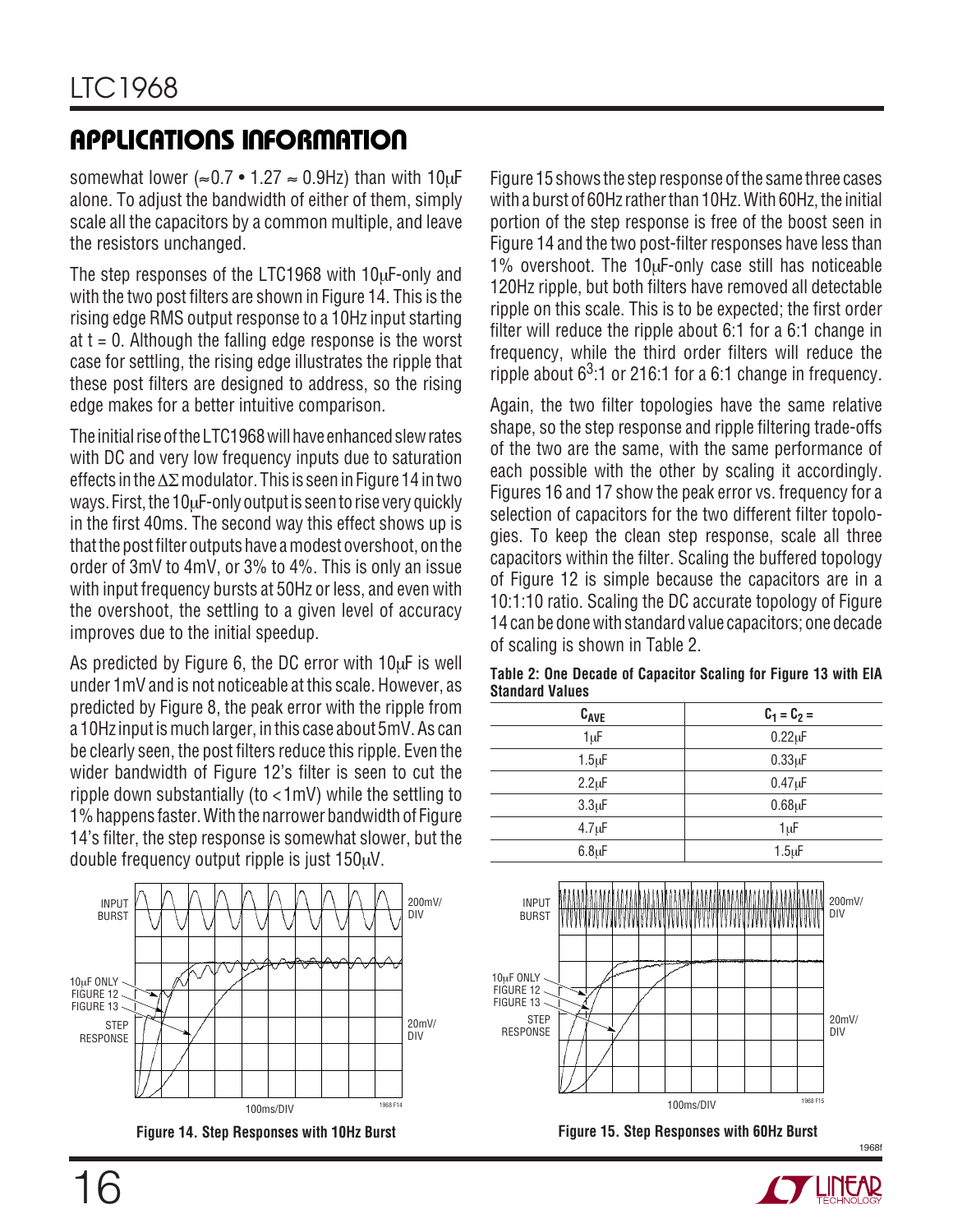#### **Figure 16. Peak Error vs Input Frequency with Buffered Post Filter** INPUT FREQUENCY (Hz) 1 –1.2 PEAK ERROR (%)<br>
PEAK ERROR (%)<br>
1.0<br>
1.0 –0.8 –0.6  $-0.4$  $10$  1000  $100$  1000  $100$  1000  $1000$ 1968 F08 –1.4  $-1.6$  $-1.8$  $-2<sub>0</sub>$  $-0.2$ 0  $C = 22uF$  $-C = 100uF$  $C = 47 \mu$ F  $C = 22 \mu$ F  $C = 10 \mu$ F  $C = 4.7 \mu$ F  $C = 2.2 \mu$ F  $C = 10 \mu$ F  $C = 0.47 \mu$ F  $C = 0.22 \mu$ F  $C = 0.1 \mu$ F  $-1.2$  $PEXK$  ERROR  $(%)$ <br> $-1.0$ <br> $-1.2$ <br> $-1.2$ –0.8 –0.6 –0.4  $-1.4$ –1.6  $-1.8$ –2.0 –0.2 0  $C = 22\mu F$  $C = 47uF$ C = 10µF C = 4.7µF C = 2.2µF C =1µF C = 0.47µF C = 0.22µF C = 0.1µF C = 0.047µF

**Figure 17. Peak Error vs Input Frequency with DC-Accurate Post Filter**

INPUT FREQUENCY (Hz)

Figures 18 and 19 show the settling time versus settling accuracy for the Buffered and DC accurate post filters, respectively. The different curves represent different scalings of the filters, as indicated by the  $C_{AVF}$  value. These are comparable to the curves in Figure 11 (single capacitor case), with somewhat less settling time for the buffered post filter, and somewhat more settling time for the DC-accurate post filter. These differences are due to the change in overall bandwidth as mentioned earlier.

**APPLICATIONS INFORMATION** 

Although the settling times for the post-filtered configurations shown on Figures 18 and 19 are not that much different from those with a single capacitor, the point of using a post filter is that the settling times are far better for a given level peak error. The filters dramatically reduce the low frequency averaging ripple with far less impact on settling time.

#### **Crest Factor and AC + DC Waveforms**

 $10$  1000  $100$  1000  $100$  1000  $100$ 

In the preceding discussion, the waveform was assumed to be AC coupled, with a modest crest factor. Both assumptions ease the requirements for the averaging capacitor. With an AC-coupled sine wave, the calculation engine squares the input, so the averaging filter that follows is required to filter twice the input frequency, making its job easier. But with a sinewave that includes DC offset, the square of the input has frequency content at the input frequency and the filter must average out that lower frequency. So with AC + DC waveforms, the required value for  $C_{AVF}$  should be based on half of the lowest input frequency, using the same design curves presented in Figures 6, 8, 16 and 17.



1

1968 F08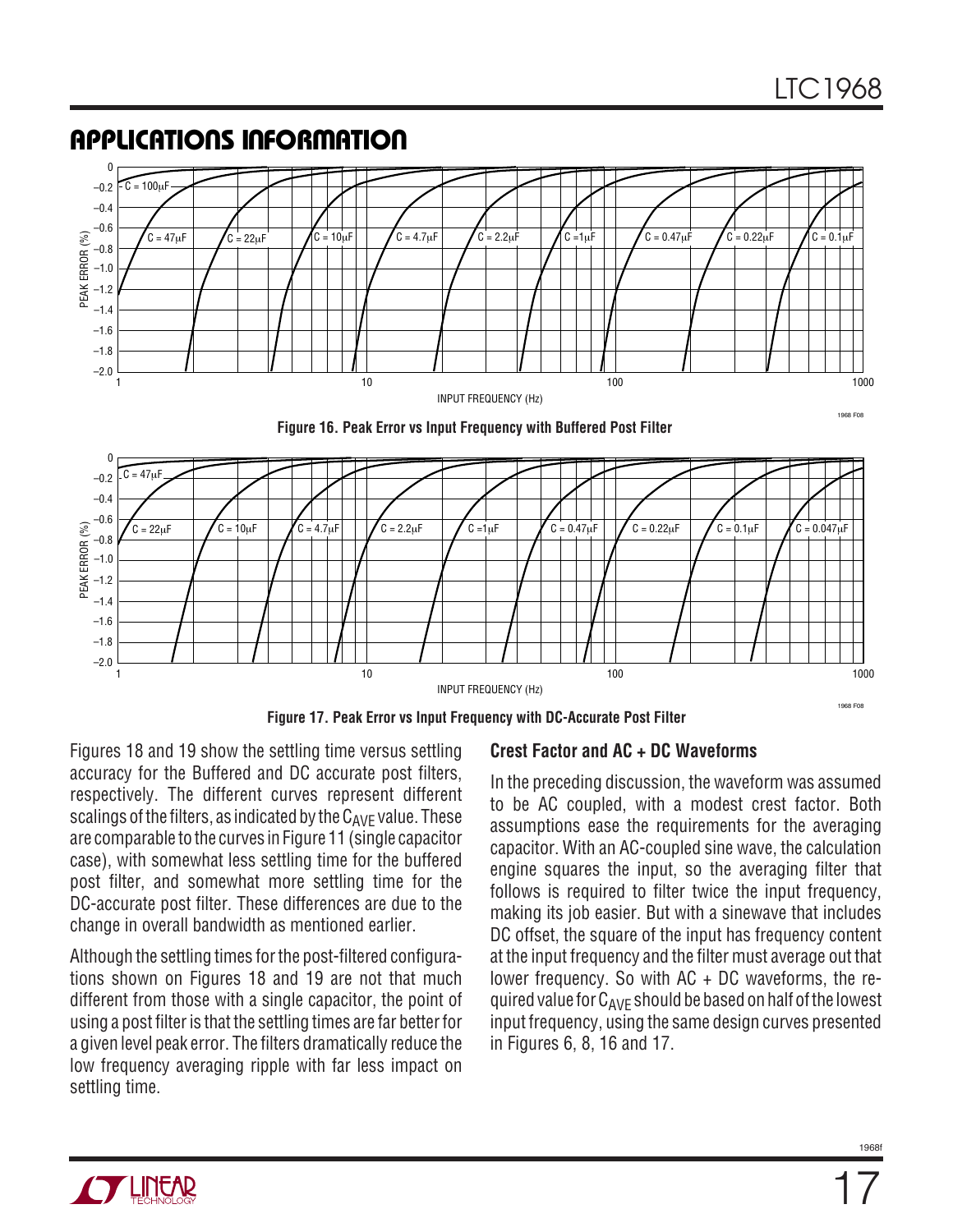

**Figure 19. Settling Time with DC-Accurate Post Filter**

Crest factor, which is the peak to RMS ratio of a dynamic signal, also effects the required  $C_{AVF}$  value. With a higher crest factor, more of the energy in the signal is concentrated into a smaller portion of the waveform, and the averaging has to ride out the long lull in signal activity. For busy waveforms, such as a sum of sine waves, ECG traces or SCR-chopped sine waves, the required value for  $C_{AVE}$ should be based on the lowest fundamental input frequency divided as such:

$$
f_{DESIGN} = \frac{f_{INPUT(MIN)}}{3 \cdot \sqrt{CF - \sqrt{2}}}
$$

using the same design curves presented in Figures 6, 8, 16 and 17. For the worst case of square top pulse trains, that are always either zero volts or the peak voltage, base the selection on the lowest fundamental input frequency divided by twice as much:

$$
{}^f\text{DESIGN} = \frac{I_{\text{INPUT(MIN)}}}{6 \cdot \sqrt{CF - \sqrt{2}}}
$$

The effects of crest factor and DC offsets are cumulative. So for example, a 10% duty cycle pulse train from  $0V<sub>PEAK</sub>$ to  $1V_{PEAK}$  (CF =  $\sqrt{10}$  = 3.16) repeating at 16.67ms (60Hz) input is effectively only 30Hz due to the DC asymmetry and is effectively only:

$$
f_{DESIGN} = \frac{30}{6 \cdot \sqrt{3.16 - \sqrt{2}}} = 3.78 Hz
$$

for the purposes of Figures 6, 8, 16 and 17.

Obviously, the effect of crest factor is somewhat simplified above given the factor of two difference based on a subjective description of the waveform type. The results will vary somewhat based on actual crest factor and

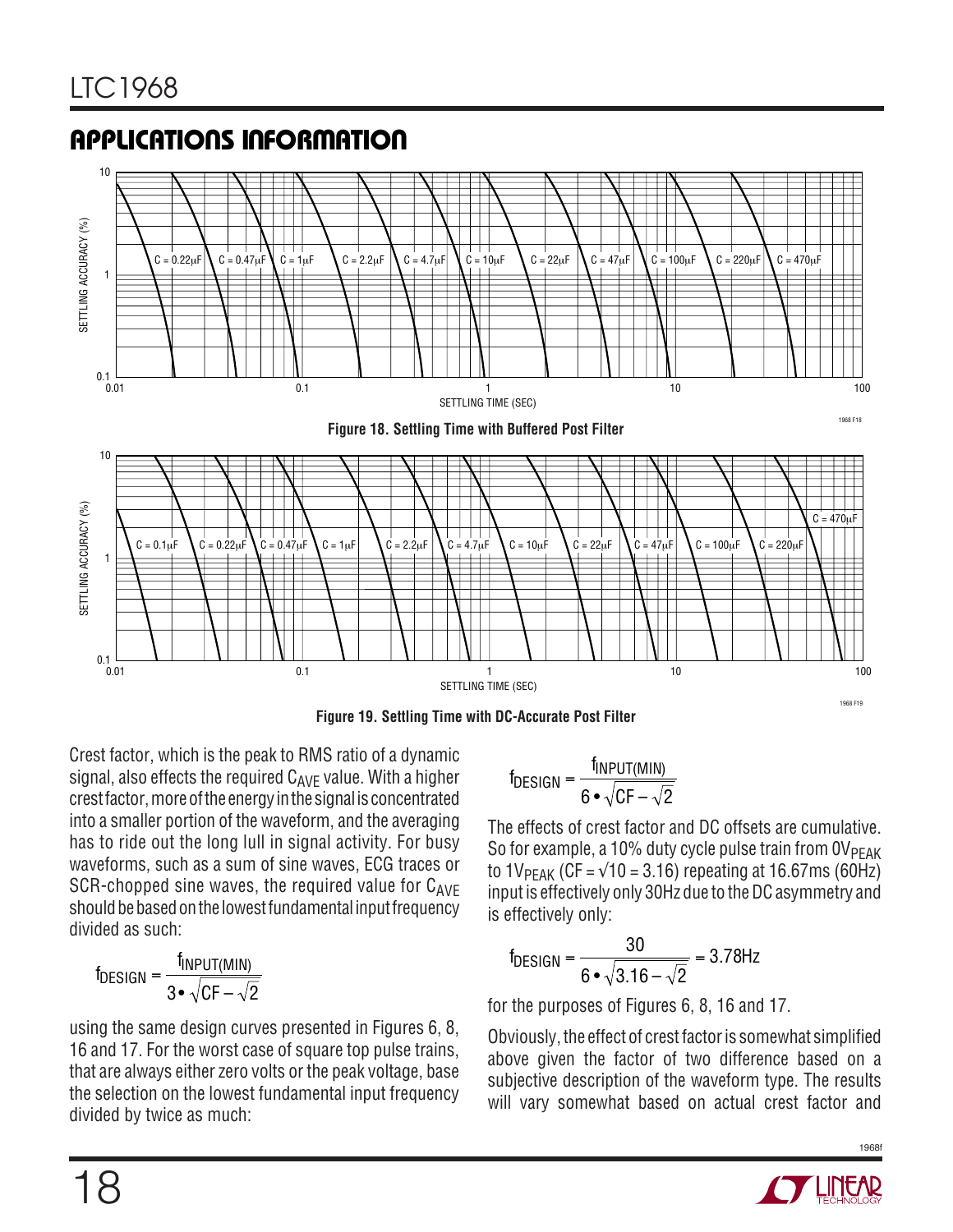waveform dynamics and the type of filtering used. The above method is conservative for some cases and about right for others.

The LTC1968 works well with signals whose crest factor is 4 or less. At higher crest factors, the internal  $\Delta \Sigma$ modulator will saturate, and results will vary depending on the exact frequency, shape and (to a lesser extent) amplitude of the input waveform. The output voltage could be higher or lower than the actual RMS of the input signal.

The  $\Delta\Sigma$  modulator may also saturate when signals with crest factors less than 4 are used with insufficient averaging. This will only occur when the output droops to less than 1/4 of the input voltage peak. For instance, a DCcoupled pulse train with a crest factor of 4 has a duty cycle of 6.25% and a 1V $_{PEAK}$  input is 250mV $_{RMS}$ . If this input is 50Hz, repeating every 20ms, and  $C_{AVF} = 10 \mu F$ , the output will droop during the inactive 93.75% of the waveform. This droop is calculated as:

$$
V_{MIN} = \frac{V_{RMS}}{2} \left( 1 - e^{-\left(\frac{INACTIVE TIME}{2 \cdot Z_{OUT} \cdot C_{AVE}}\right)} \right)
$$

For the LTC1968, whose output impedance  $(Z_{OUT})$  is 12.5k $\Omega$ , this droop works out to  $-3.6\%$ , so the output would be reduced to 241mV at the end of the inactive portion of the input. When the input signal again climbs to  $1V_{PFAK}$ , the peak/output ratio is 4.15.

With  $C_{AVF}$  = 100 $\mu$ F, the droop is only -0.37% to 249.1mV and the peak/output ratio is just 4.015, which the LTC1968 has enough margin to handle without error.

For crest factors less than 3.5, the selection of  $C_{AVE}$  as previously described should be sufficient to avoid this droop and modulator saturation effect. But with crest factors above 3.5, the droop should also be checked for each design.

#### **Error Analyses**

Once the RMS-to-DC conversion circuit is working, it is time to take a step back and do an analysis of the accuracy of that conversion. The LTC1968 specifications include three basic static error terms,  $V_{\Omega$ <sub>OS</sub>,  $V_{\text{LOS}}$  and GAIN. The output offset is an error that simply adds to (or subtracts

from) the voltage at the output. The conversion gain of the LTC1968 is nominally 1.000  $V_{DCOUT}/V_{RMSIN}$  and the gain error reflects the extent to which this conversion gain is not perfectly unity. Both of these affect the results in a fairly obvious way.

Input offset on the other hand, despite its conceptual simplicity, effects the output in a nonobvious way. As its name implies, it is a constant error voltage that adds directly with the input. And it is the sum of the input and  $V_{\text{LOS}}$  that is RMS converted.

This means that the effect of  $V_{10S}$  is warped by the nonlinear RMS conversion. With  $0.4$ mV (typ) V<sub>IOS</sub>, and a  $200 \text{mV}_{\text{RMS}}$  AC input, the RMS calculation will add the DC and AC terms in an RMS fashion and the effect is negligible:

$$
V_{\text{OUT}} = \sqrt{(200 \text{mV AC})^2 + (0.4 \text{mV DC})^2}
$$
  
= 200.0004 \text{mV}  
= 200 \text{mV} + 2 \text{ppm}

But with 10 $\times$  less AC input, the error caused by V<sub>IOS</sub> is 100 $\times$  larger:

$$
V_{\text{OUT}} = \sqrt{(20 \text{mV AC})^2 + (0.4 \text{mV DC})^2}
$$
  
= 20.004 mV  
= 20 mV + 200 ppm

This phenomena, although small, is one source of the LTC1968's residual nonlinearity.

On the other hand, if the input is DC coupled, the input offset voltage adds directly. With +200mV and a +0.4mV  $V<sub>10S</sub>$ , a 200.4mV output will result, an error of 0.2% or 2000ppm. With DC inputs, the error caused by  $V_{10S}$  can be positive or negative depending if the two have the same or opposing polarity.

The total conversion error with a sine wave input using the typical values of the LTC1968 static errors is computed as follows:

 $V_{\text{OIII}} = (\sqrt{(500 \text{m} \text{V} \text{AC})^2 + (0.4 \text{m} \text{V} \text{DC})^2}) \cdot 1.001 + 0.2 \text{m} \text{V}$  $= 500.700$ mV  $= 500$ mV + 0.140%

 $V_{\text{OUT}} = (\sqrt{(50 \text{mV AC})^2 + (0.4 \text{mV DC})^2}) \cdot 1.001 + 0.2 \text{mV}$  $= 50.252$ mV  $= 50$ mV + 0.503%

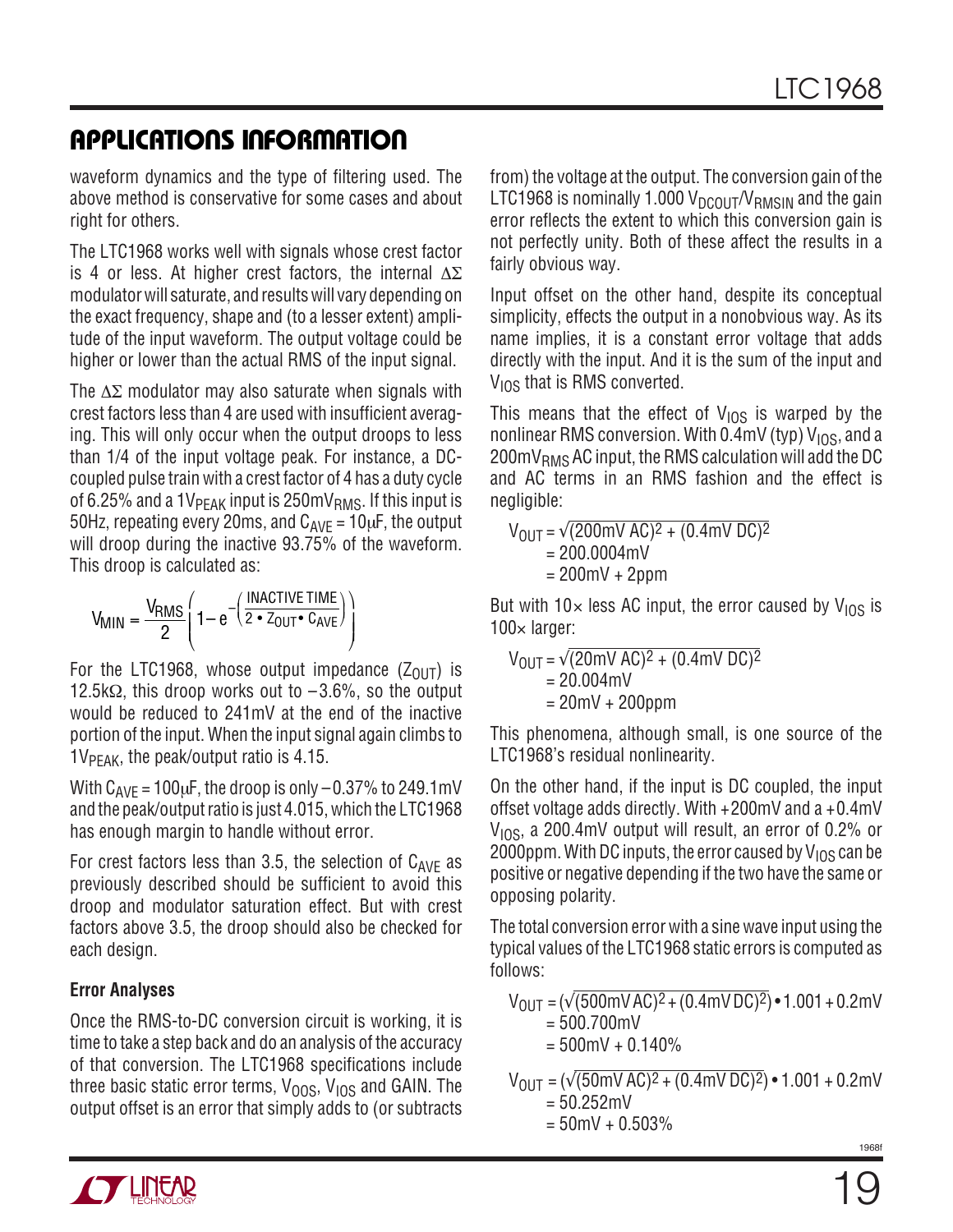$V_{\text{OUT}} = (\sqrt{(5 \text{mV AC})^2 + (0.4 \text{mV DC})^2}) \cdot 1.001 + 0.2 \text{mV}$  $= 5.221$  mV

 $= 5mV + 4.42%$ 

As can be seen, the gain term dominates with large inputs, while the offset terms become significant with smaller inputs. In fact, 5mV is the minimum RMS level needed to keep the LTC1968 calculation core functioning normally, so this represents the worst-case of usable input levels.

Using the worst-case values of the LTC1968 static errors, the total conversion error is:

 $V_{\text{OUT}} = (\sqrt{(500 \text{mV} \text{AC})^2 + (1.5 \text{mV} \text{DC})^2)} \cdot 1.003 + 0.75 \text{mV}$  $= 502.25 \text{mV}$  $= 500$ mV + 0.45%  $V_{\text{OUT}} = (\sqrt{(50 \text{mV AC})^2 + (1.5 \text{mV DC})^2)} \cdot 1.003 + 0.75 \text{mV}$  $= 50.923$ mV  $= 50$ mV + 1.85%  $V_{\text{OIII}} = (\sqrt{(5 \text{mV AC})^2 + (1.5 \text{mV DC})^2)} \cdot 1.003 + 0.75 \text{mV}$  $= 5.986$ mV  $= 5mV + 19.7%$ 

These static error terms are in addition to dynamic error terms that depend on the input signal. See the Design Cookbook for a discussion of the DC conversion error with low frequency AC inputs. The LTC1968 bandwidth limitations cause additional errors with high frequency inputs. Another dynamic error is due to crest factor. The LTC1968 performance versus crest factor is shown in the Typical Performance Characteristics.

### **Output Errors Versus Frequency**

As mentioned in the design cookbook, the LTC1968 performs very well with low frequency and very low frequency inputs, provided a large enough averaging capacitor is used.

However, the LTC1968 will have additional dynamic errors as the input frequency is increased. The LTC1968 is designed for high accuracy RMS-to-DC conversion of signals up to 100kHz. However, the switched capacitor circuitry samples the inputs at a modest 2MHz nominal. The response versus frequency is depicted in the Typical Performance Characteristics titled Input Signal Bandwidth.

Although there is a pattern to the response versus frequency that repeats every sample frequency, the errors are not overwhelming. This is because LTC1968 RMS calculation is inherently wideband, operating properly with minimal oversampling, or even undersampling, using several proprietary techniques to exploit the fact that the RMS value of an aliased signal is the same as the RMS value of the original signal. However, a fundamental feature of the ∆Σ modulator is that sample estimation noise is shaped such that minimal noise occurs with input frequencies much less than the sampling frequency, but such noise peaks when input frequency reaches half the sampling frequency. Fortunately the LTC1968 output averaging filter greatly reduces this error, but the RMS-to-DC topology frequency shifts the noise to low (baseband) frequencies. See Output Noise vs Input Frequency in the Typical Performance Characteristics.

#### **Input Impedance**

The LTC1968 true RMS-to-DC converter utilizes a 0.8pF capacitor to sample the input at a nominal 2MHz sample frequency. This accounts for the 1.2M $\Omega$  input impedance. See Figure 20 for the equivalent analog input circuit. Note however, that the 1.2MΩ input impedance does not directly affect the input sampling accuracy. For instance, if a 15.5k source resistance is used to drive the LTC1968, the sampling action of the input stage will drag down the voltage seen at the input pins with small spikes at every sample clock edge as the sample capacitor is connected to be charged. The time constant of this combination is small,  $0.8pF \cdot 15.5k\Omega = 12.5ns$ , and during the 125ns period devoted to sampling, ten time constants elapse.



**Figure 20. LTC1968 Equivalent Analog Input Circuit**

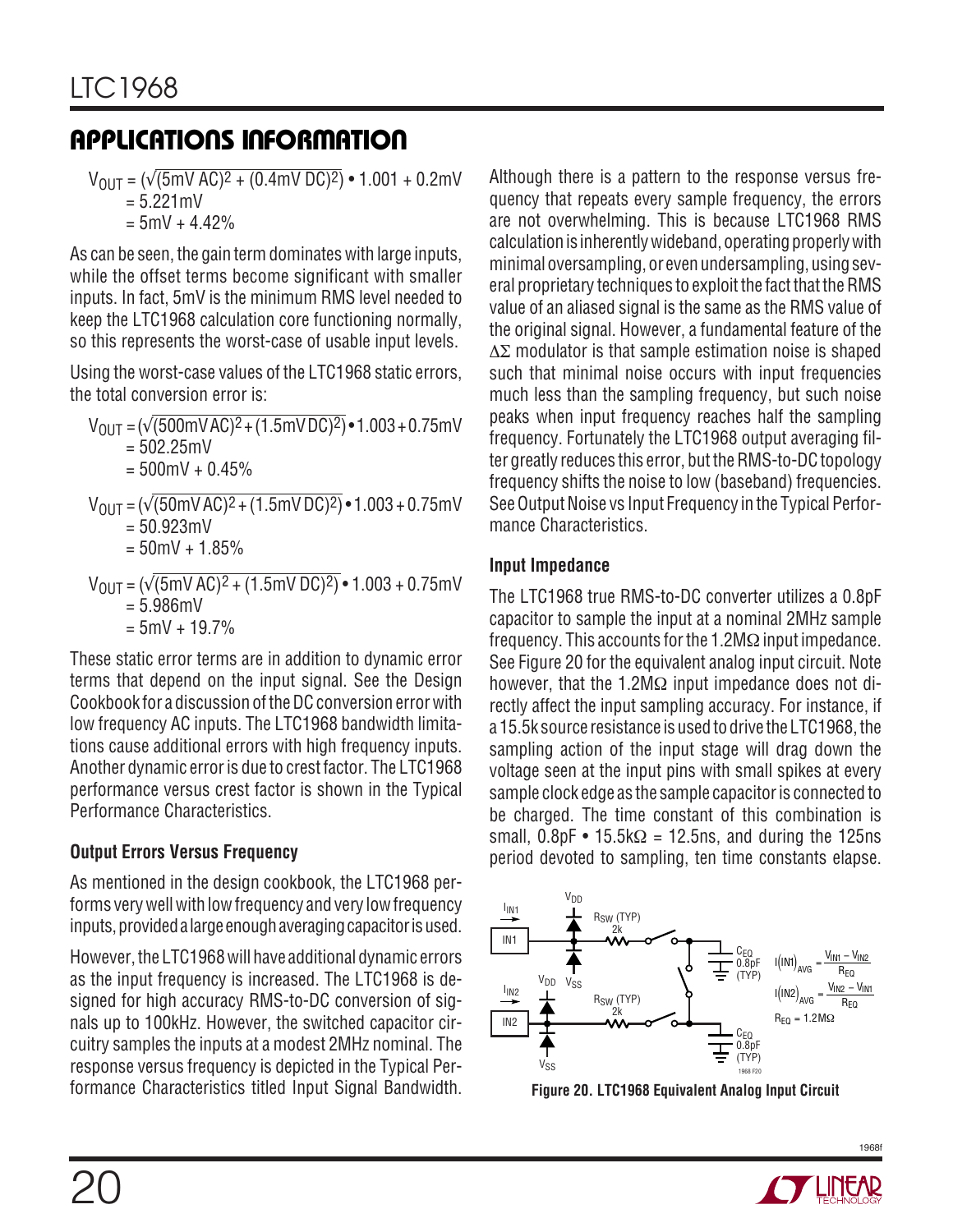This allows each sample to settle to within 46ppm and it is these samples that are used to compute the RMS value.

This is a much higher accuracy than the LTC1968 conversion limits, and far better than the accuracy computed via the simplistic resistive divider model:



This resistive divider calculation does give the correct model of what voltage is seen at the input terminals by a parallel load averaged over a several clock cycles, which is what a large shunt capacitor will do—average the current spikes over several clock cycles.

When high source impedances are used, care must be taken to minimize shunt capacitance at the LTC1968 input so as not to increase the settling time. Shunt capacitance of just 0.8pF will double the input settling time constant and the error in the above example grows from 46ppm to 0.67% (6700ppm). As a consequence, it is important to not try to filter the input with large input capacitances unless driven by a low impedance. Keep time constant <<125ns.

When the LTC1968 is driven by op amp outputs, whose low DC impedance can be compromised by sharp capacitive load switching, a small series resistor may be added. A 1k resistor will easily settle with the 0.8pF input sampling capacitor to within 1ppm.

These are important points to consider both during design and debug. During lab debug, and even production testing, a high value series resistor to any test point is advisable.

#### **Output Impedance**

The LTC1968 output impedance during operation is similarly due to a switched capacitor action. In this case, 20pF of on-chip capacitance operating at 2MHz translates into 25kΩ. The closed-loop RMS-to-DC calculation cuts that in half to the nominal 12.5kΩ specified.

In order to create a DC result, a large averaging capacitor is required. Capacitive loading and time constants are not an issue on the output.

However, resistive loading is an issue and the 10M $\Omega$ impedance of a DMM or  $10 \times$  scope probe will drag the output down by –0.125% typ.

During shutdown, the switching action is halted and a fixed 12.5k resistor shunts  $V_{OIII}$  to OUT RTN so that  $C_{AVF}$ is discharged.

#### **Interfacing with an ADC**

The LTC1968 output impedance and the RMS averaging ripple need to be considered when using an analog-todigital converter (ADC) to digitize the LTC1968 RMS result.

The simplest configuration is to connect the LTC1968 directly to the input of a type 7106/7136 ADC as shown in Figure 21a. These devices are designed specifically for DVM/DPM use and include display drivers for a 3 1/2 digit LCD segmented display. Using a dual-slope conversion, the input is sampled over a long integration window, which results in rejection of line frequency ripple when integration time is an integer number of line cycles. Finally, these parts have an input impedance in the  $G\Omega$  range, with specified input leakage of 10pA to 20pA. Such a leakage, combined with the LTC1968 output impedance, results in less than  $1\mu$ V of additional output offset voltage.

Another type of ADC that has inherent rejection of RMS averaging ripple is an oversampling ∆Σ ADC such as the LTC2420. Its input impedance is 6.5M $\Omega$ , but only when it is sampling. Since this occurs only half the time at most, if it directly loads the LTC1968, a gain error of –0.08% to –0.11% results. In fact, the LTC2420 DC input current is

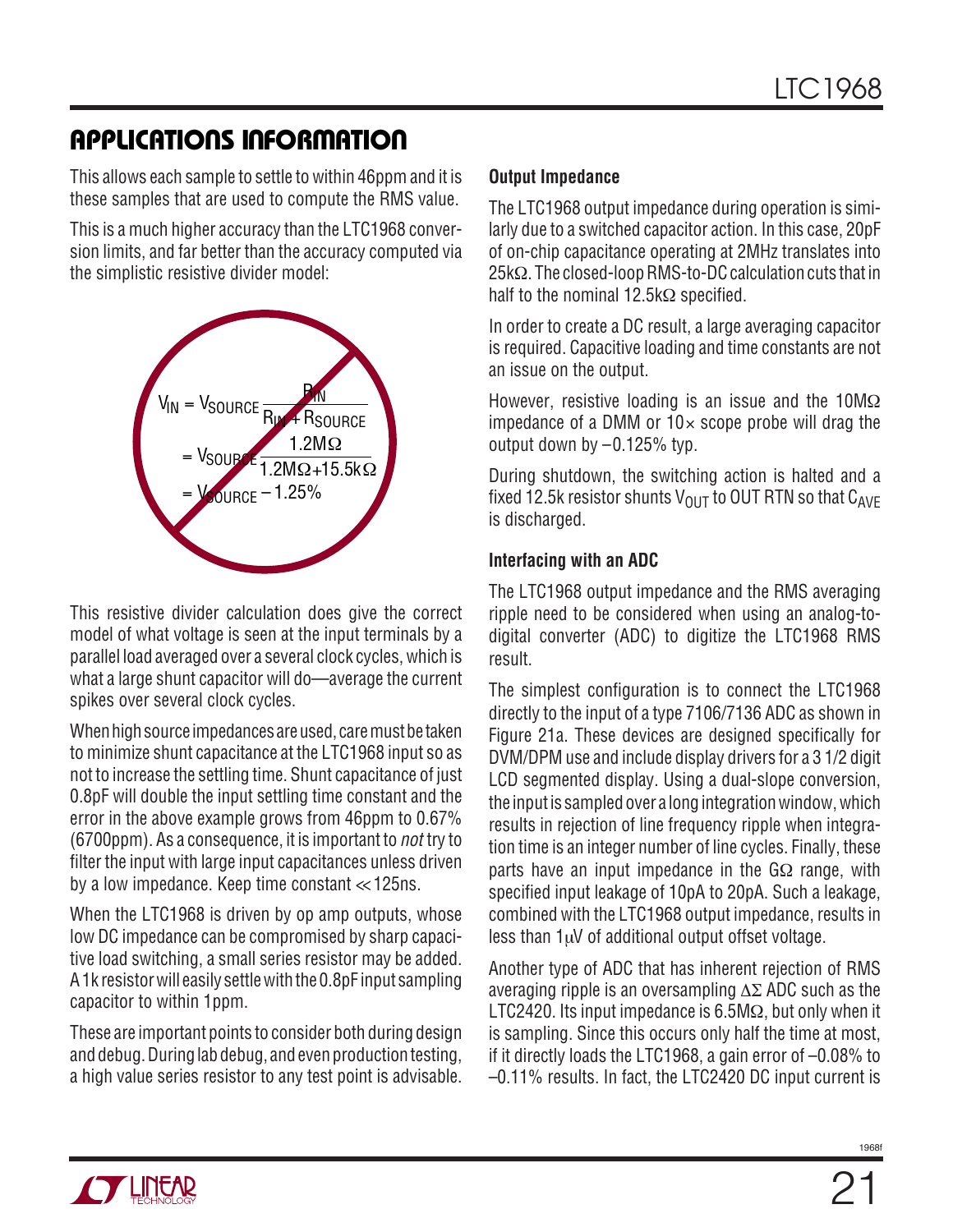

**Figure 21a. Interfacing to DVM/DPM ADC**



**Figure 21b. Interfacing to LTC2420**

not zero at 0V, but rather at one half its reference, so both an output offset and a gain error will result. These errors will vary from part to part, but with a specific LTC1968 and LTC2420 combination, the errors will be fixed, varying less than  $\pm 0.05\%$  over temperature. So a system that has digital calibration can be quite accurate despite the nominal gain and offset error. With 20 bits of resolution, this part is more accurate than the LTC1968, but the extra resolution is helpful because it reduces nonlinearity at the LSB transitions as a digital gain correction is made. Furthermore, its small size and ease of use make it attractive.

This connection is shown in Figure 21b, where the LTC2420 is set to continuously convert by grounding the CS pin. The gain error will be less if CS is driven at a slower rate, however, the rate should either be consistent or at a rate low enough that the LTC1968 and its output capacitor have fully settled by the beginning of each conversion, so that the loading errors are consistent.

Other types of ADCs sample the input signal once and perform a conversion on that one sample. With these ADCs (Nyquist ADCs), a post filter will be needed in most cases to reduce the peak error with low input frequencies. The DC-accurate filter of Figure 13 is attractive from an error standpoint, but it increases the impedance at the ADC input. In most cases, the buffered post filter of Figure 12 will be more appropriate for use with Nyquist analog-todigital converters.

#### **SYSTEM CALIBRATION**

The LTC1968 static accuracy can be improved with endsystem calibration. Traditionally, calibration has been done at the factory, or at a service depot only, typically using manually adjusted potentiometers. Increasingly, systems are being designed for electronic calibration where the accuracy corrections are implemented in digital code wherever possible, and with calibration DACs where necessary. Additionally, many systems are now designed for self calibration, in which the calibration occurs inside the machine, automatically without user intervention.

Whatever calibration scheme is used, the linearity of the LTC1968 will improve the calibrated accuracy over that achievable with older log/antilog RMS-to-DC converters. Additionally, calibration using DC reference voltages are essentially as accurate with the LTC1968 as those using AC reference voltages. Older log/antilog RMS-to-DC converters required nonlinear input stages (rectifiers) whose linearity would typically render DC-based calibration unworkable.

The following are four suggested calibration methods. Implementations of the suggested adjustments are dependent on the system design, but in many cases, gain and output offset can be corrected in the digital domain, and will include the effect of all gains and offsets from the LTC1968 output through the ADC. Input offset voltage, on the other hand, will have to be corrected with adjustment to the actual analog input to the LTC1968.

### **AC-Only, 1 Point**

The dominant error at full scale will be caused by the gain error, and by applying a full-scale sine wave input, this error can be measured and corrected for. Unlike older log/ antilog RMS-to-DC converters, the correction should be made for zero error at full scale to minimize errors throughout the dynamic range.

The best frequency for the calibration signal is roughly ten times the –0.1% DC error frequency. For 10µF, –0.1% DC error occurs at 6Hz, so 60Hz is a good calibration frequency, although anywhere from 60Hz to 100Hz should suffice.

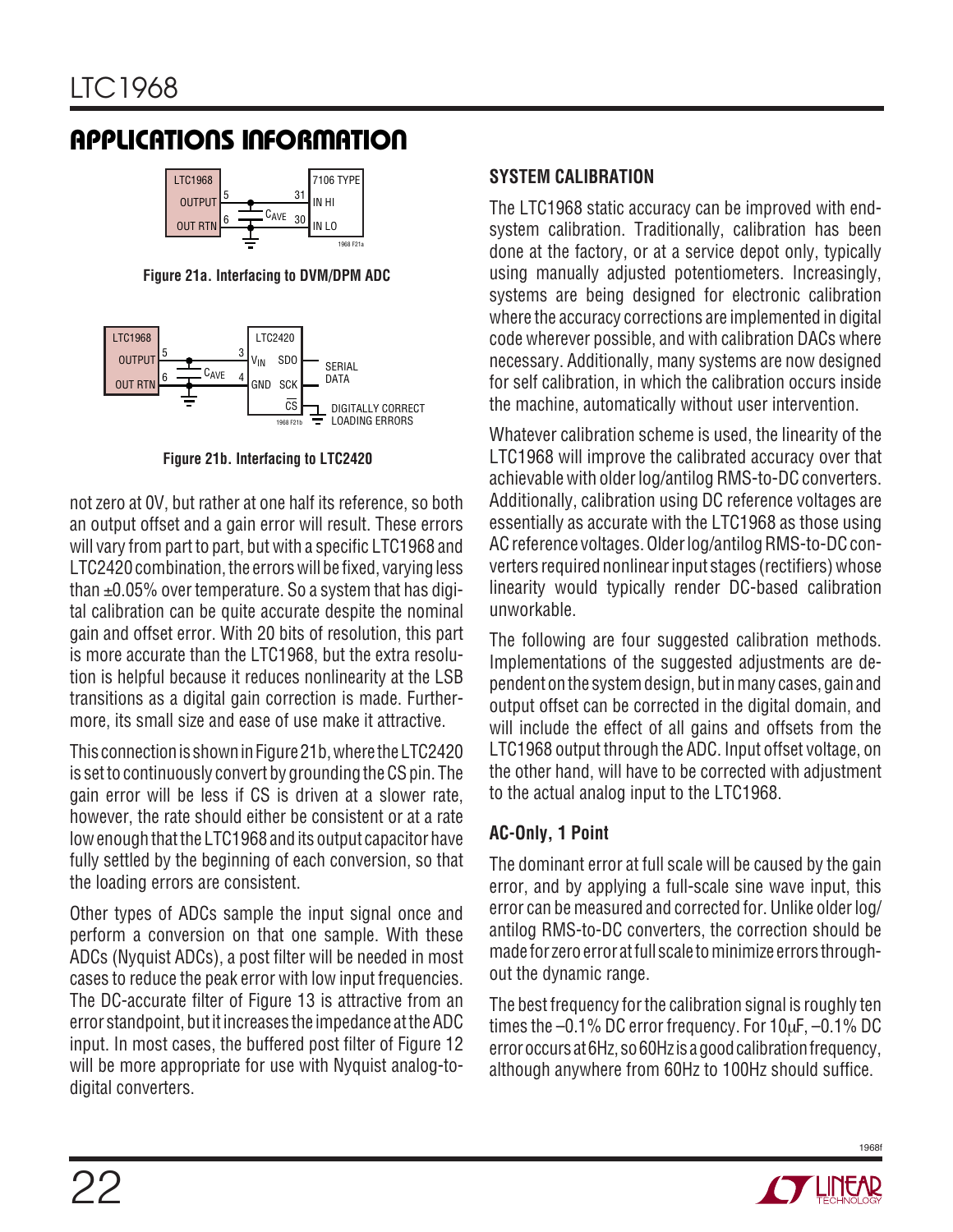The trade-off here is that on the one hand, the DC error is input frequency dependent, so a calibration signal frequency high enough to make the DC error negligible should be used. On the other hand, as low a frequency as can be used is best to avoid attenuation of the calibrated AC signal, either from parasitic RC loading or insufficient op amp gain. For instance, with a 1kHz calibration signal, a 1MHz op amp will typically only have 60dB of open-loop gain, so it could attenuate the calibration signal a full 0.1%.

#### **AC-Only, 2 Point**

The next most significant error for AC-coupled applications will be the effect of output offset voltage, noticeable at the bottom end of the input scale. This too can be calibrated out if two measurements are made, one with a full-scale sine wave input and a second with a sine wave input (of the same frequency) at 10% of full scale. The trade-off in selecting this second level is that it should be small enough that the gain error effect becomes small compared to the gain error effect at full scale, while on the other hand, not using so small an input that the input offset voltage becomes an issue.

The calculations of the error terms for a 200mV full-scale case are:

Gain =  $\frac{\text{Reading at } 200 \text{mV} - \text{Reading at } 20 \text{mV}}{\text{[O/H]} - \text{Reading at } 20 \text{mV}}$ 180mV Output Offset =  $\frac{\text{Reading at 20mV}}{\text{Gain}} - 20\text{mV}$ 

#### **DC, 2 Point**

DC-based calibration is preferable in many cases because a DC voltage of known, good accuracy is easier to generate than such an AC calibration voltage. The only down side is that the LTC1968 input offset voltage plays a role. It is therefore suggested that a DC-based calibration scheme check at least two points: ±full scale. Applying the –full-scale input can be done by physically inverting the voltage or by applying the same +full-scale input to the opposite LTC1968 input.

For an otherwise AC-coupled application, only the gain term may be worth correcting for, but for DC-coupled applications, the input offset voltage can also be calculated and corrected for.

The calculations of the error terms for a 200mV full-scale case are:

Gain =  $\frac{\text{Reading at } 200 \text{mV} + \text{Reading at } - 200 \text{mV}}{\text{[a)}}$  $400mV$ Input Offset =  $\frac{\text{Reading at} - 200 \text{mV} - \text{Reading at} 200 \text{mV}}{200 \text{mV}}$ 2 •Gain

Note: Calculation of and correction for input offset voltage are the only way in which the two LTC1968 inputs (IN1, IN2) are distinguishable from each other. The calculation above assumes the standard definition of offset; that a positive offset is the case of a positive voltage error inside the device that must be corrected by applying a like negative voltage outside. The offset is referred to whichever pin is driven positive for the +full-scale reading.

#### **DC, 3 Point**

One more point is needed with a DC calibration scheme to determine output offset voltage: +10% of full scale.

The calculation of the input offset is the same as for the 2-point calibration above, while the gain and output offset are calculated for a 200mV full-scale case as:

|  | Gain = $\frac{\text{Reading at } 200 \text{mV}}{\text{ - Reading at } 20 \text{mV}}$ |
|--|--------------------------------------------------------------------------------------|
|  | 180mV                                                                                |
|  | Output Offset $=$                                                                    |
|  | Reading at 200mV + Reading at - 200mV - 400mV • Gain                                 |
|  |                                                                                      |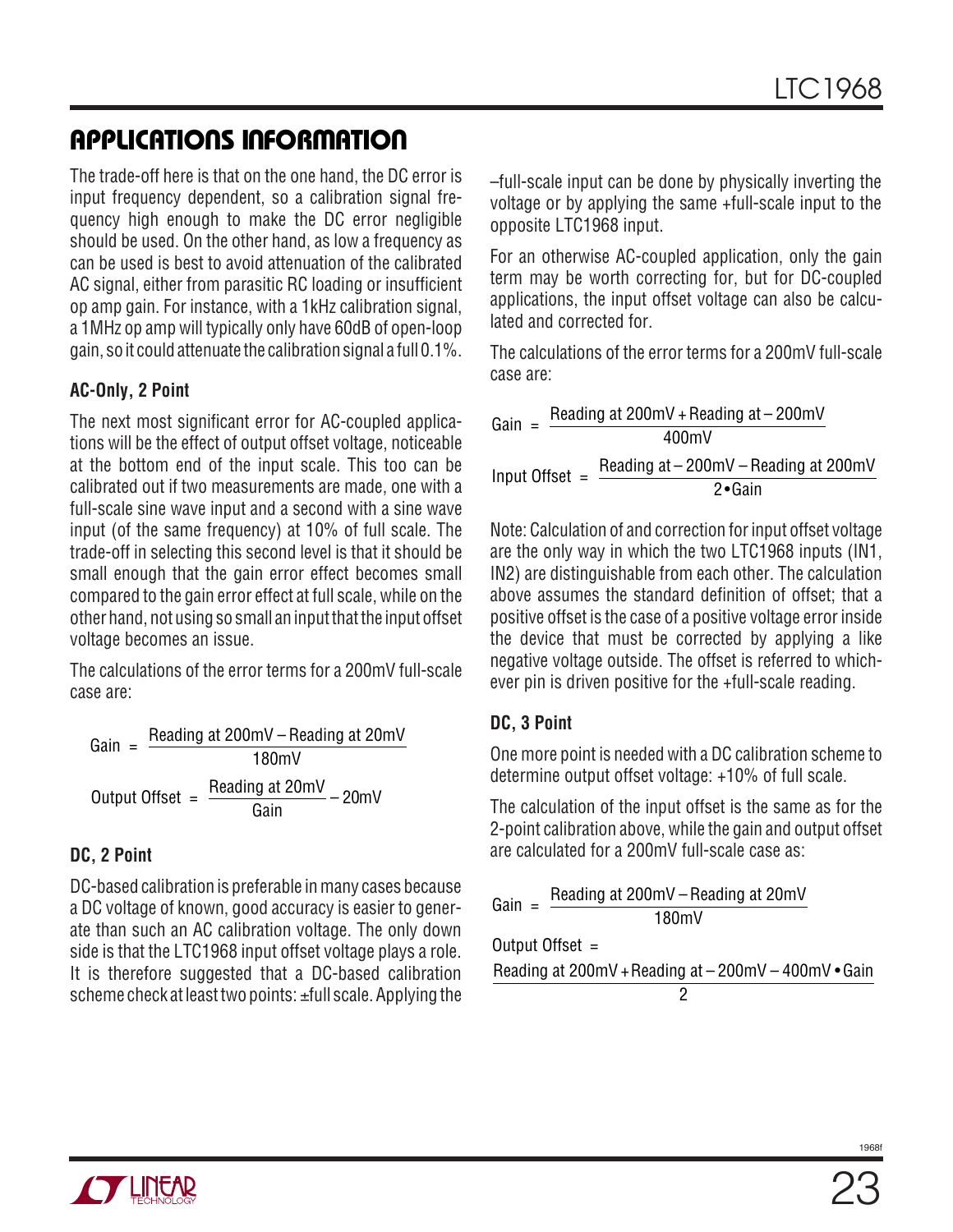### **TROUBLESHOOTING GUIDE**

#### **Top Ten LTC1968 Application Mistakes**

- 1. Circuit won't work–Dead On Arrival–no power drawn.
	- Probably forgot to enable the LTC1968 by pulling Pin 8 low.

Solution: Tie Pin 8 to Pin 1.

- 2. Circuit won't work, but draws power. Zero or very little output, single-ended input application.
	- Probably didn't connect both input pins.

Solution: Tie both inputs to something. See "Input Connections" in the Design Cookbook.



- 3. Screwy results, particularly with respect to linearity or high crest factors; differential input application.
	- Probably AC-coupled both input pins.

Solution: Make at least one input DC-coupled. See "Input Connections" in the Design Cookbook.



- 4. Gain is low by a few percent, along with other screwy results.
	- Probably tried to use output in a floating, differential manner.

Solution: Tie Pin 6 to a low impedance. See "Output Connections" in the Design Cookbook.



- 5. Offsets perceived to be out of specification because 0V in ≠ 0V out.
	- The offsets are not specified at 0V in. No RMS-to-DC converter works well at 0 due to a divide-by-zero calculation.

Solution: Measure  $V_{10S}/V_{00S}$  by extrapolating read $inqs > ±5mV<sub>DC</sub>$ .

- 6. Linearity perceived to be out of specification particularly with small input signals.
	- This could again be due to using 0V in as one of the measurement points.

Solution: Check Linearity from  $5mV<sub>RMS</sub>$  to 500mV<sub>RMS</sub>.

– The input offset voltage can cause small AC linear ityerrors at low input amplitudes as well. See "Error Analyses" section.

Possible Solution: Include a trim for input offset.

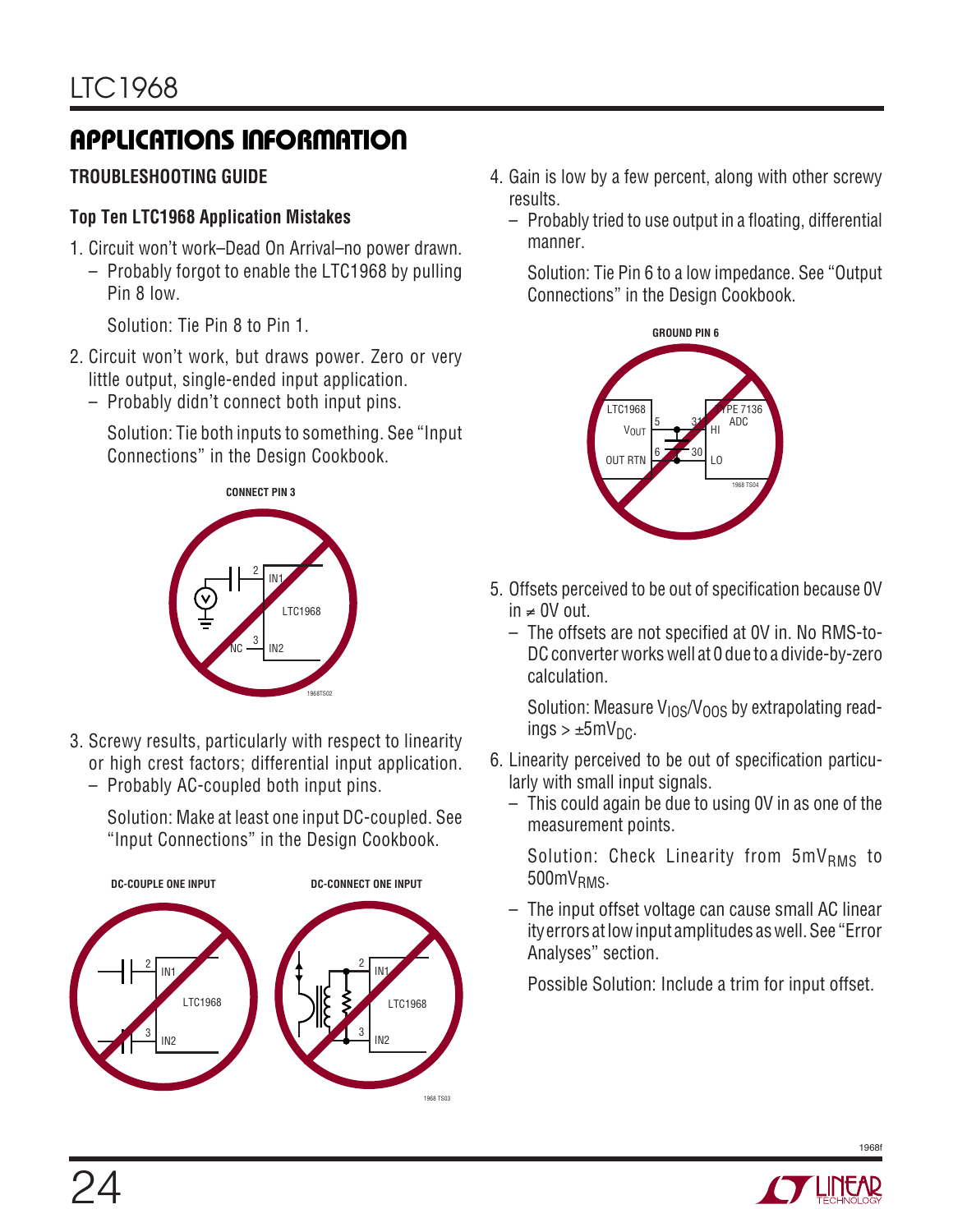- 7. Output is noisy with >200kHz inputs.
	- This is a fundamental characteristic of this topology. The LTC1968 is designed to work very well with inputs of 100kHz or less. It works okay as high as 1MHz, but it is limited by aliased ∆Σ noise.

Solution: Bandwidth limit the input or digitally filter the resulting output.

- 8. Large errors occur at crest factors approaching, but less than 4.
	- Insufficient averaging.

Solution: Increase  $C_{AVF}$ . See "Crest Factor and AC + DC Waveforms" section for discussion of output droop.

- 9. Screwy results, errors > spec limits, typically 1% to 5%.
	- High impedance (12.5kΩ) and high accuracy (0.1%) require clean boards! Flux residue, finger grime, etc. all wreak havoc at this level.

Solution: Wash the board.



- 10. Gain is low by  $\leq 1\%$  or more, no other problems.
	- Probably due to circuit loading. With a DMM or a 10× scope probe,  $Z_{IN} = 10M\Omega$ . The LTC1968 output is 12.5kΩ, resulting in –0.125% gain error. Output impedance is higher with the DC accurate post filter.

Solution: Remove the shunt loading or buffer the output.

– Loading can also be caused by cheap averaging capacitors.

Solution: Use a high quality metal film capacitor for C<sub>AVE</sub>.



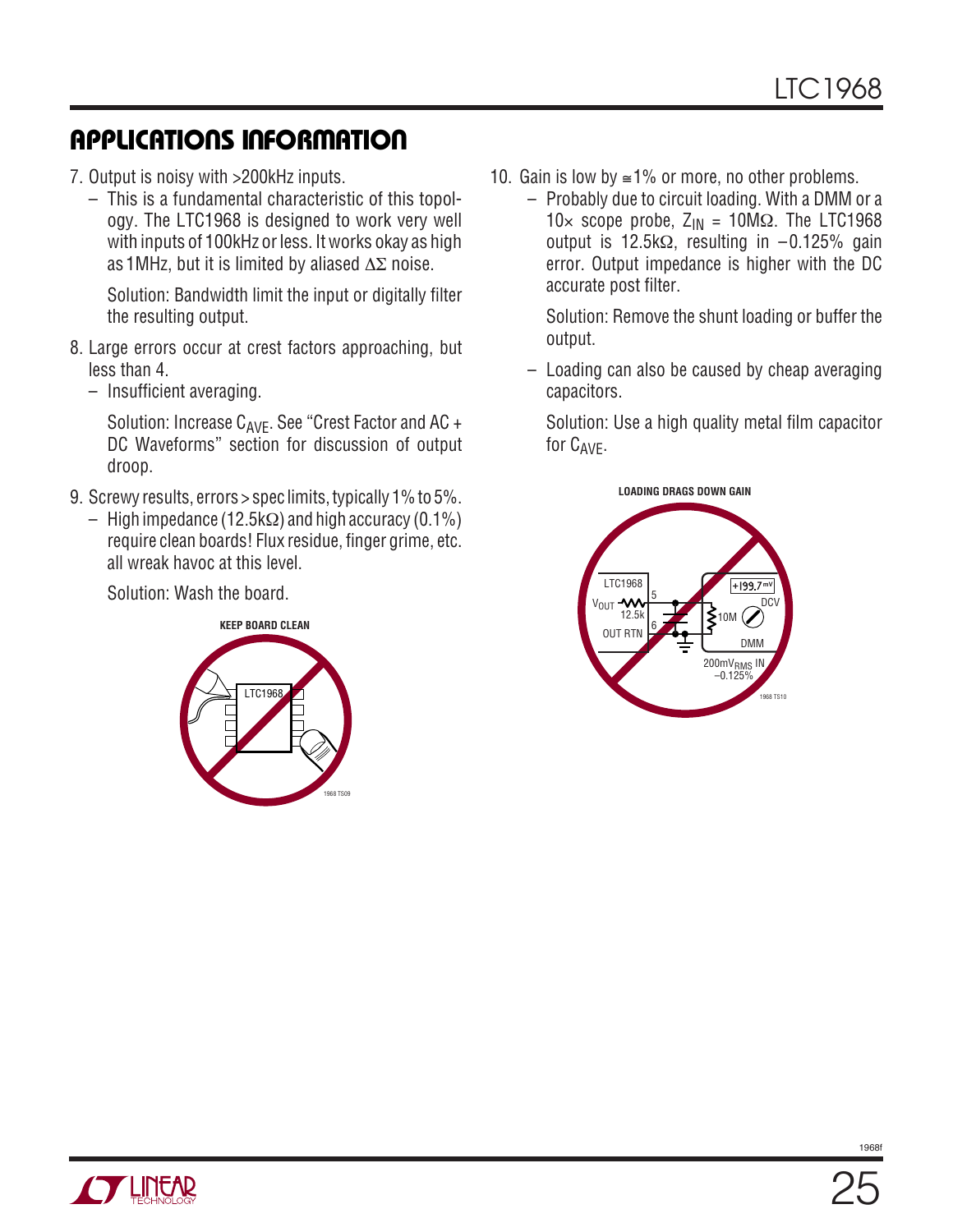### **SIMPLIFIED SCHEMATIC**



### **TYPICAL APPLICATIONS**

**Single Supply RMS Current Measurement**



**<sup>5</sup>V Single Supply, Differential, AC-Coupled RMS-to-DC Converter**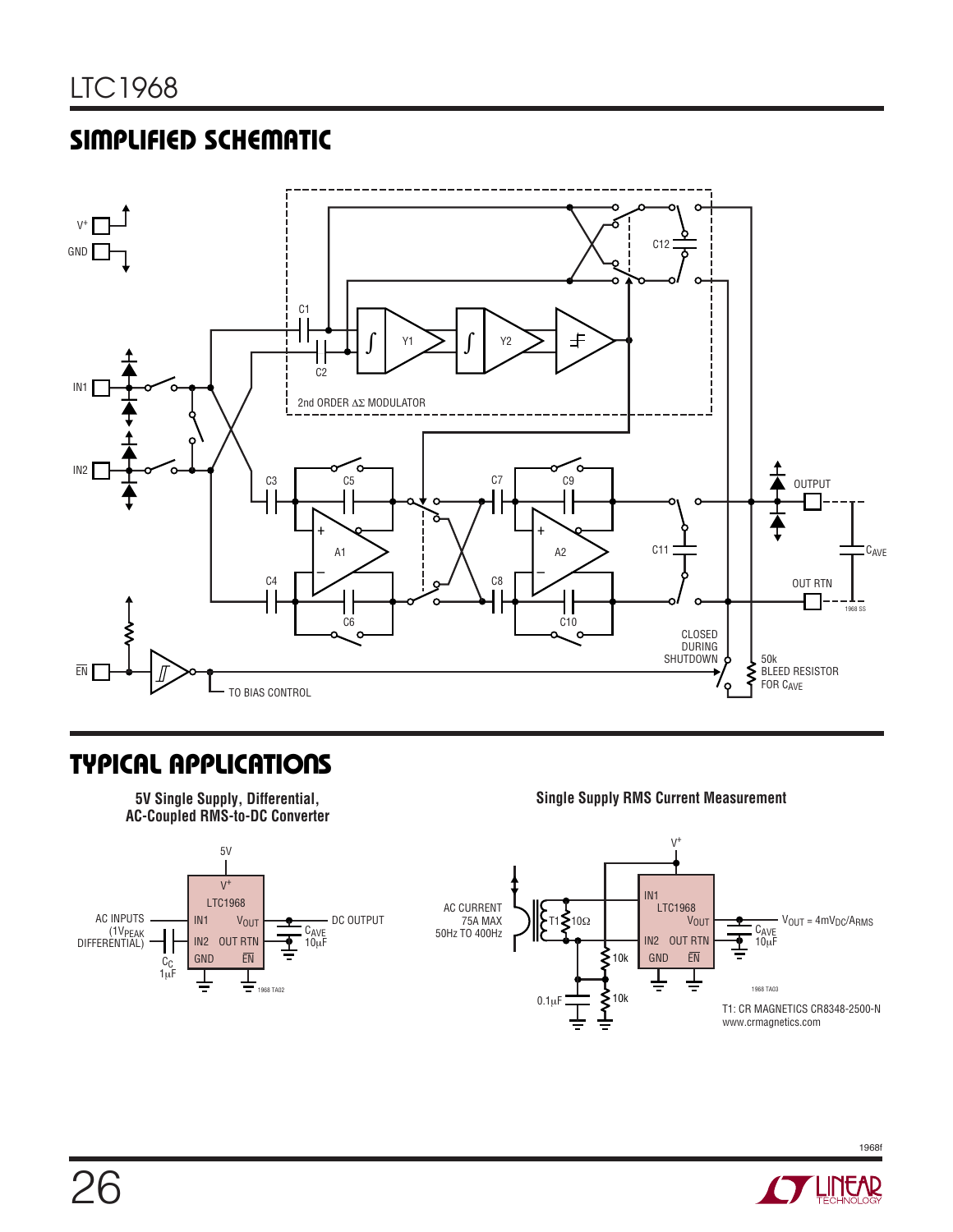### **TYPICAL APPLICATIONS**







### **U PACKAGE DESCRIPTIO**



**MS8 Package 8-Lead Plastic MSOP**

3. DIMENSION DOES NOT INCLUDE MOLD FLASH, PROTRUSIONS OR GATE BURRS.

MOLD FLASH, PROTRUSIONS OR GATE BURRS SHALL NOT EXCEED 0.152mm (.006") PER SIDE

- 4. DIMENSION DOES NOT INCLUDE INTERLEAD FLASH OR PROTRUSIONS.
- INTERLEAD FLASH OR PROTRUSIONS SHALL NOT EXCEED 0.152mm (.006") PER SIDE
- 5. LEAD COPLANARITY (BOTTOM OF LEADS AFTER FORMING) SHALL BE 0.102mm (.004") MAX